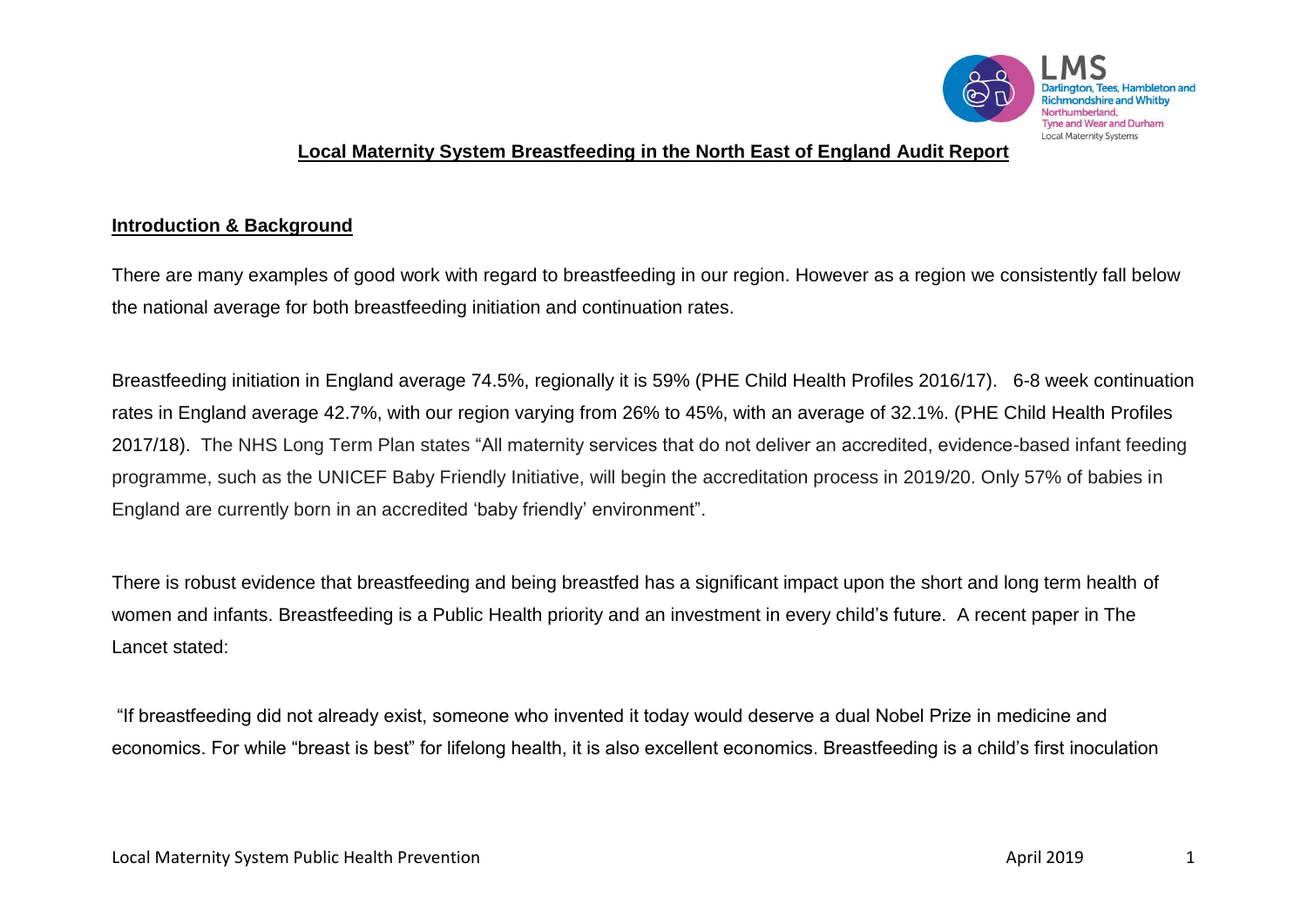

against death, disease and poverty, but also their most enduring investment in physical, cognitive and social capacity" (Hanson 2016).

Breastfeeding behaviour is multifactorial, and has a wide range of socio-cultural and physiological variables which impact upon a woman's decision and ability to breastfeed successfully (Amir 2007). To breastfeed successfully, mothers require accurate evidence-based information, face-to-face ongoing predictable support across all public services, as well as social support in their local community.

Characteristics of effective support include: that it is offered as standard by trained personnel during antenatal or postnatal care, that it includes ongoing scheduled visits so that women can predict when support will be available, and that it is tailored to the setting and the needs of the population group (Renfrew 2012). Each mother needs sensitive, consistent and reliable support from pregnancy through to the first weeks and months of her baby's life. She needs someone to believe that her wish to breastfeed is important, and to believe that she can do it (UNICEF BFI, 2018).

#### **Process**

A self-assessment audit tool was completed throughout the North East region by Maternity, Health Visiting and Neonatal services. In addition to this, discussions took place with the Infant Feeding Leads, neonatal, Universities and local authority staff in the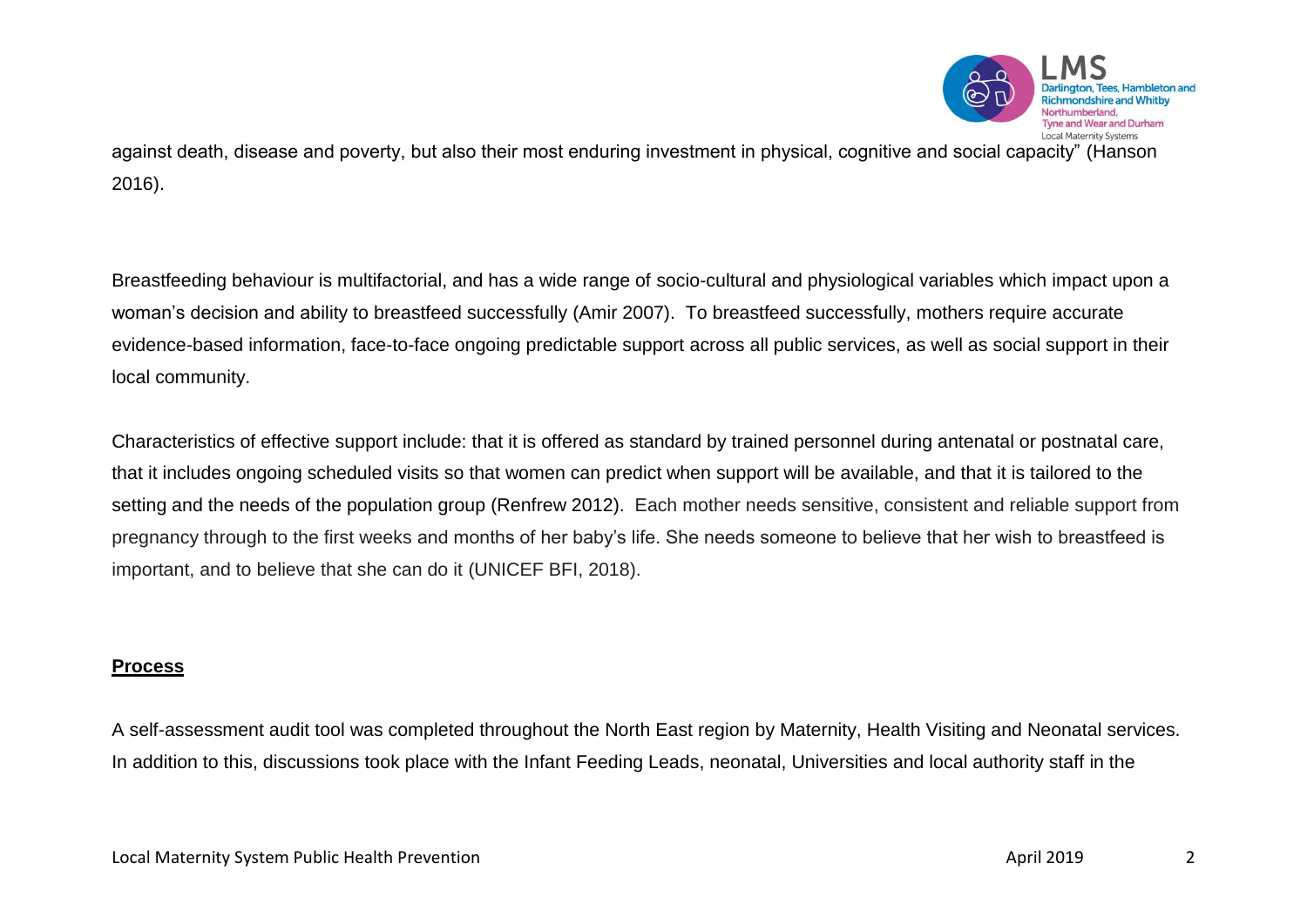

region. The self-assessment audit tool and report aims to support facilities to examine how they can improve breastfeeding initiation and continuation locally and regionally.

## **Emerging themes from the audit and discussion with Infant Feeding Leads**

There are examples of good practice with regard to breastfeeding throughout the region, two services have achieved UNICEF Baby Friendly Sustainability Gold award, of which there are currently only eleven in the UK.

There appears to be an understanding of the importance of breastfeeding as a public health intervention, and a will to improve both initiation and continuation breastfeeding rates. However, the family's breastfeeding journey often seems to be fragmented. The following themes have emerged:

## WHO UNICEF Baby Friendly Initiative accreditation

Maternity units in the region are at different stages of the process, some services have had full accreditation for some time, a number have lapsed or have not ever achieved accreditation. Common barriers to accreditation were identified as:

- associated costs/trust funding support
- dedicated time in a specific role to lead the BFI work
- knowing all other services supporting breastfeeding women also have accreditation, improving care with a whole system approach.

Details of mitigating barriers is available in appendix 3.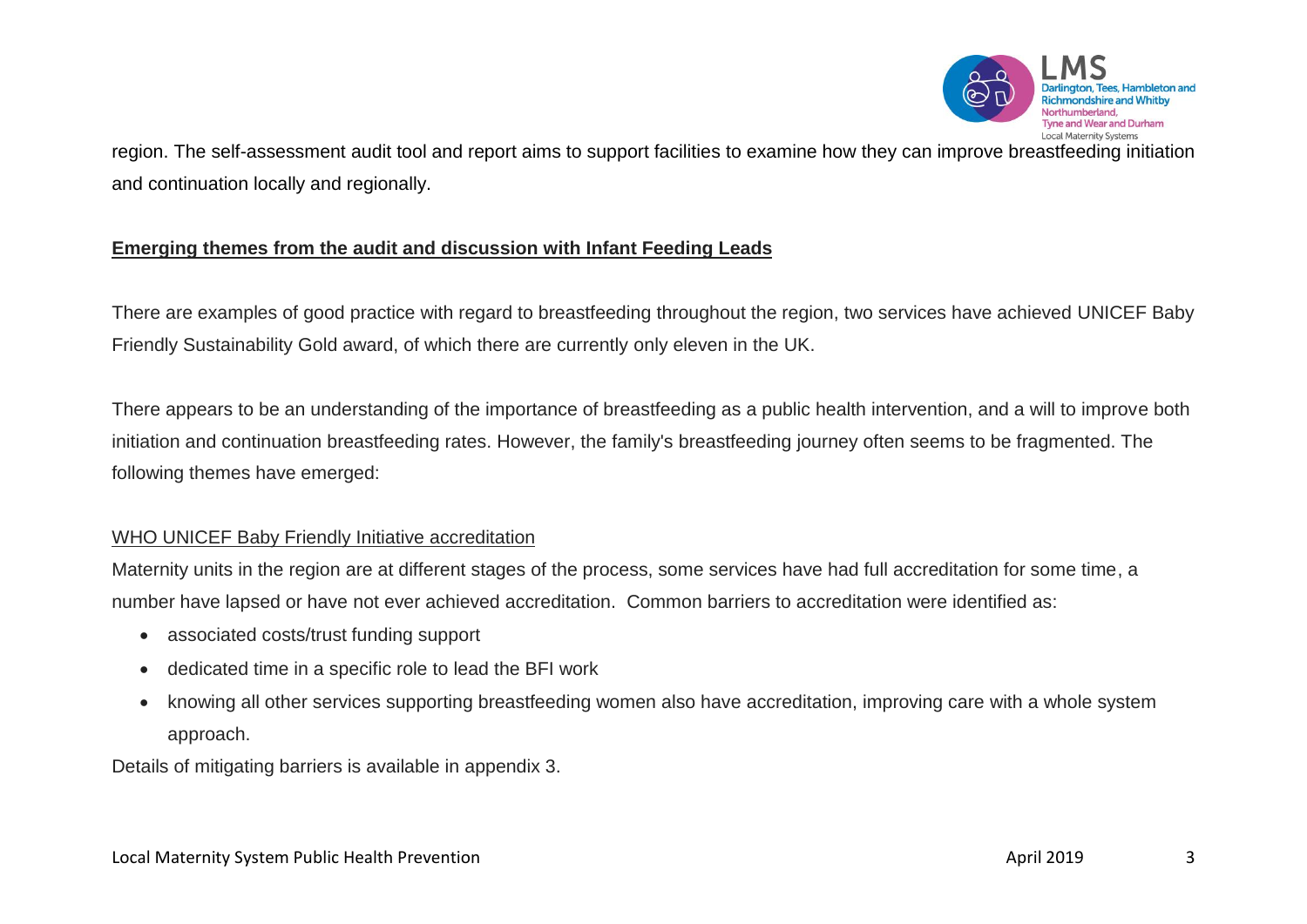

The majority of HV services are fully accredited or have a clear plan to work towards BFI accreditation, two of the facilities have achieved GOLD accreditation. In order to achieve this award level 3 accreditation must achieved at least two subsequent assessments demonstrating leadership, culture and systems to maintain this over the long term. It rewards services in sustaining this achievement in house with significant cost savings as an annual registration fee which replaces the 2-3 yearly audit cost.

There is a standalone Baby Friendly accreditation for Neonatal units, so far one of the units in the region is working towards this and has achieved stage two of the three stages.

Universities in the region had achieved accreditation to varying levels in the past, this has the major advantage of students having a thorough underpinning of breastfeeding knowledge when they embark on their career.

#### Table 1

| <b>WHO UNICEF Baby Friendly</b><br><b>Accreditation</b> | <b>Accredited services</b>         |
|---------------------------------------------------------|------------------------------------|
| <b>Maternity</b>                                        | 4 of the 8 facilities have full    |
|                                                         | accreditation, 1 unit had full     |
|                                                         | accreditation until 2015, this has |
|                                                         | lapsed at the present time         |
| <b>Health Visiting</b>                                  | 6 of the 10 facilities have full   |
|                                                         | accreditation, 2 of which have     |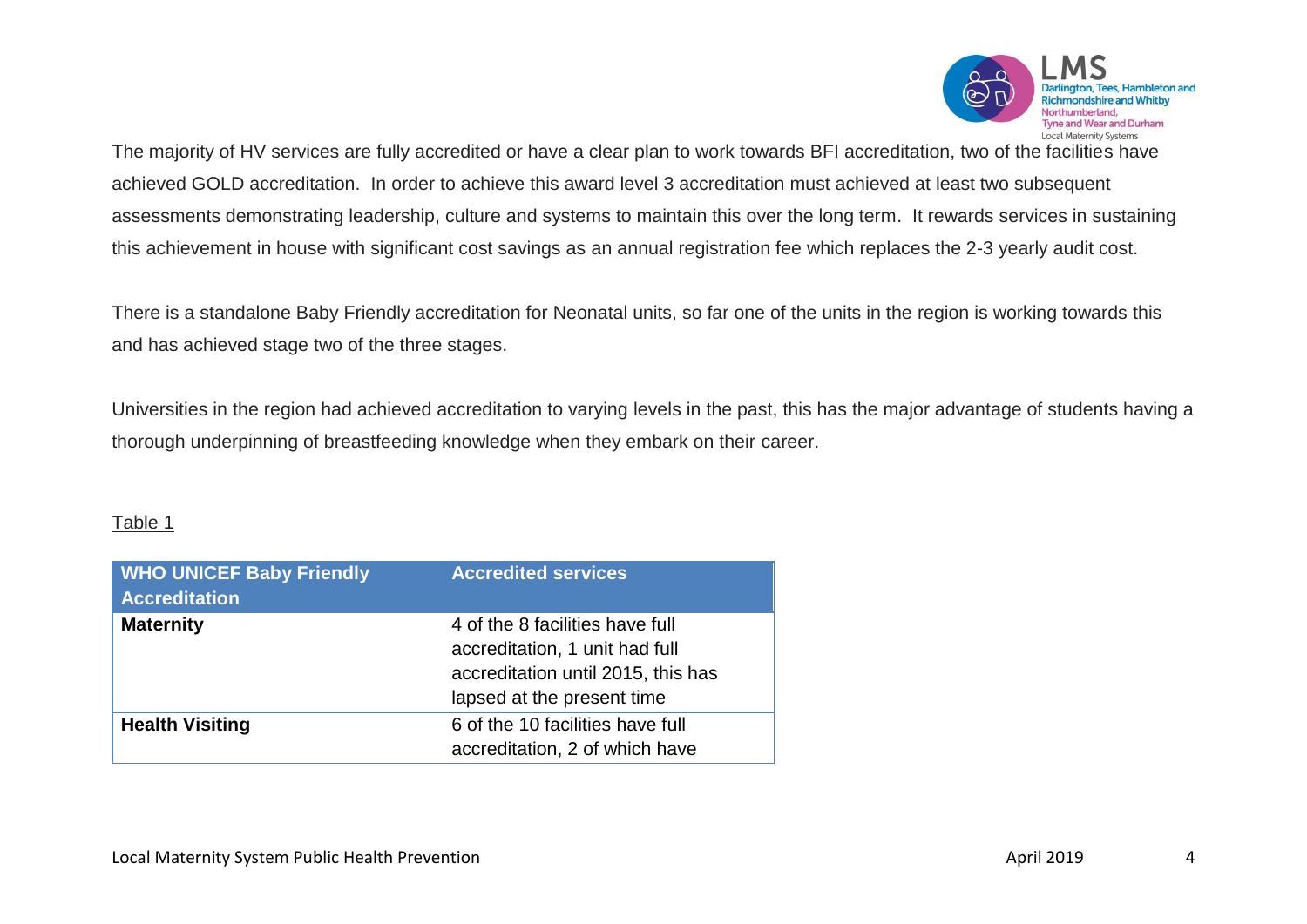

|                            | achieved the Gold sustainability           |  |
|----------------------------|--------------------------------------------|--|
|                            |                                            |  |
|                            | award                                      |  |
| <b>Neonatal</b>            | This is a relatively new stand alone       |  |
|                            | accreditation, 1 unit in the region has    |  |
|                            | achieved stage 2.                          |  |
| <b>Universities</b>        | Northumbria University achieved full       |  |
|                            | accreditation for both midwifery and       |  |
|                            | Health Visiting students in 2013,          |  |
|                            | Midwifery reaccreditation was due          |  |
|                            | 2018, Health Visiting faculty has no       |  |
|                            | plans to reaccredit at present time        |  |
|                            | <b>Teesside University Health Visiting</b> |  |
|                            | held full accreditation which has now      |  |
|                            | lapsed with no plans to renew due to       |  |
|                            | funding.                                   |  |
| <b>Children's Centre's</b> | Many of the region's Children's            |  |
|                            | Centre's have achieved UNICEF              |  |
|                            | Baby Friendly status in the past, often    |  |
|                            | in conjunction with the Health Visiting    |  |
|                            | Service. At the present time               |  |
|                            | Newcastle Children's Centre's hold         |  |
|                            | full accreditation, Redcar and             |  |
|                            | Cleveland have registered intent to        |  |
|                            | work towards accreditation.                |  |

Please see appendix 1 for more details.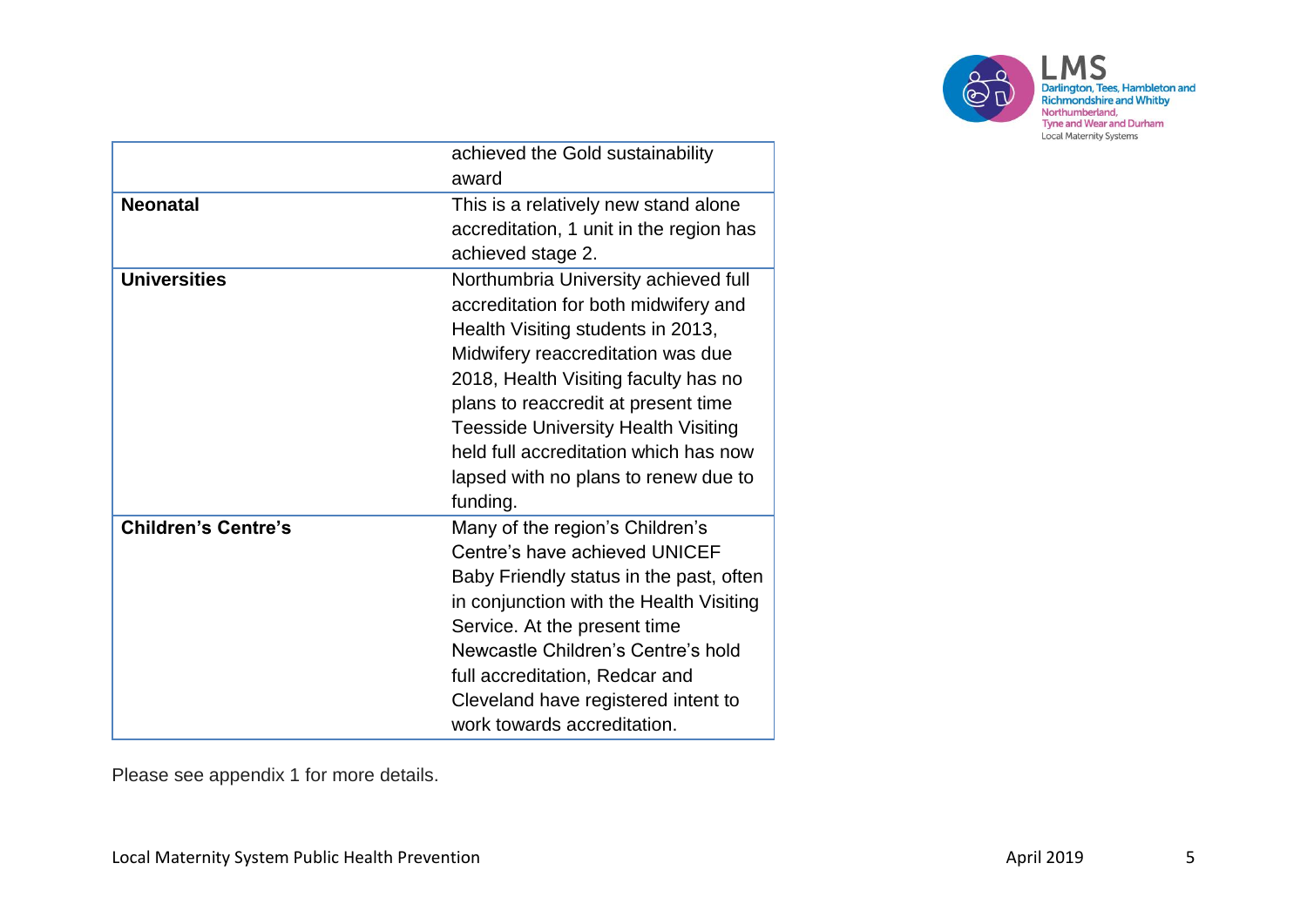

#### Volunteer Breastfeeding Peer support

Differing amounts and models of Peer support exist throughout the region. Some areas have had robust peer support programmes which have not continued, or have reduced in size (appendix 2), there is a recognition that in order to run a volunteer service requires dedicated staff time. Examples of volunteer activities include, facilitating breastfeeding drop in sessions, administering social media groups such as closed Facebook groups, one to one buddying support, and telephone helplines.

#### Dedicated staffing offering breastfeeding support

There are some models of working where staff that are AFC Band 2 & 3 or Early Years Practitioners are dedicated to offering BF support to women and families in addition to the Midwifery and HV service. In a service offering additional contacts in an area where breastfeeding is not the cultural norm a 15-20% increase in breastfeeding continuation rates at 6-8 weeks for those women receiving this additional support has been demonstrated.

## Staff Training

Consistent, annual breastfeeding training is offered/mandated for staff in many of the services, particularly those accredited or working towards Baby Friendly accreditation.

Universities have played an important role in student's practical and theoretical breastfeeding knowledge, however at the present time there appears to be less engagement by Universities in our region with the formal UNICEF Baby Friendly process.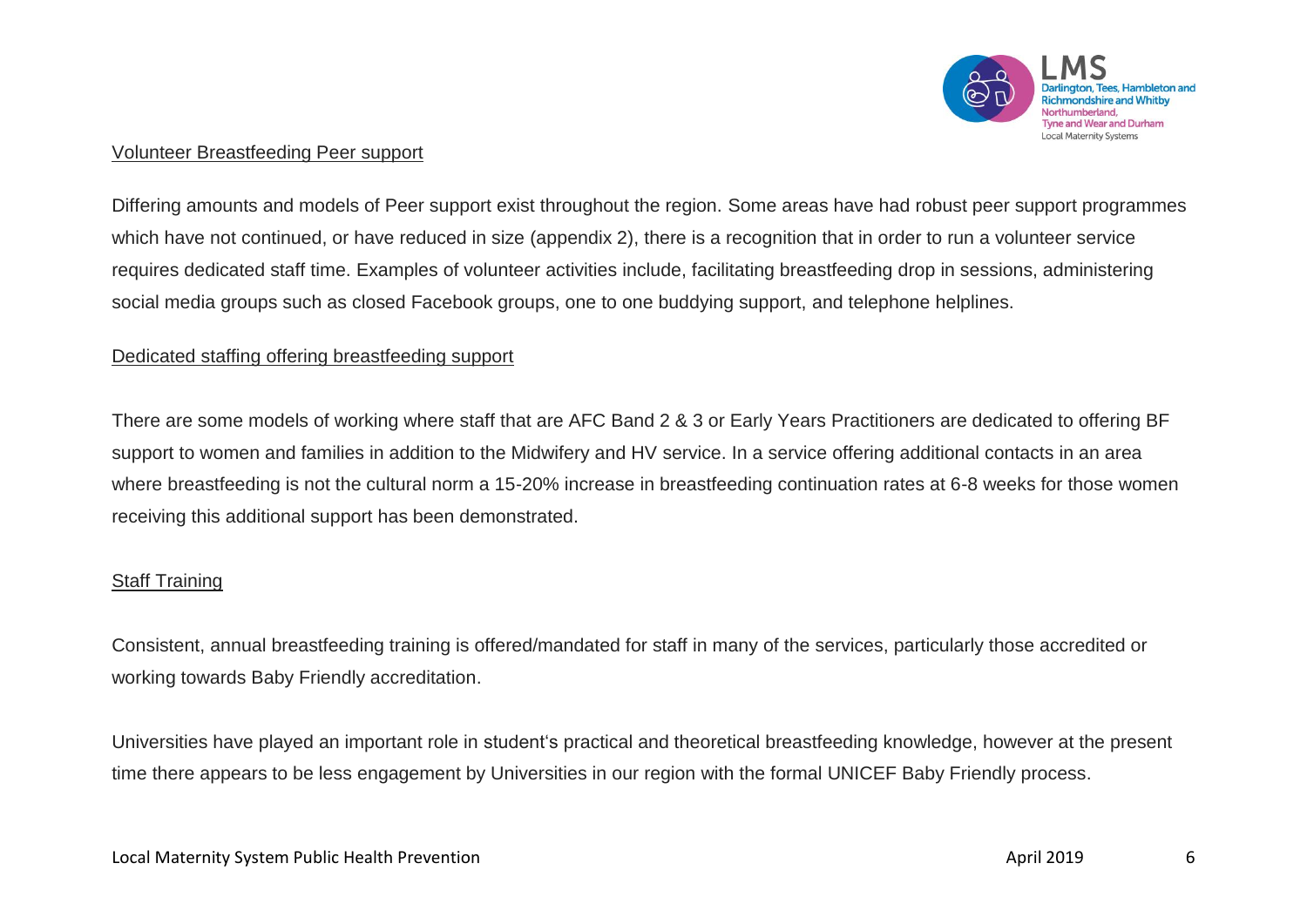

## Infant Feeding Leads

There are differing grades of staff with differing amounts of time dedicated to infant feeding throughout the region. Services, which have Baby Friendly accreditation, have dedicated staff in place in the main, this is a requirement of UNICEF Baby Friendly accreditation.

### **Data**

Breastfeeding initiation data is collected by maternity units, 6-8 week continuation rates are submitted to commissioners by the 0- 19yrs services. The table below demonstrates regional data collated by Child and Maternal Health (PHE, 2018) and local level data at 10 days.

## Table 2

| <b>Area</b>       | <b>Initiation%</b><br>2016/17 | 10 days%<br>2018 | 6-8 weeks%<br>2017/18 |
|-------------------|-------------------------------|------------------|-----------------------|
| <b>England</b>    | 74                            |                  | 42.7                  |
| <b>Region</b>     | 59                            |                  | 32.1                  |
| <b>Durham</b>     | 56                            | 41.5             | 29                    |
| <b>Darlington</b> | 63.1 (15/16)                  | 47               | 31.9                  |
| <b>Gateshead</b>  | 75.6                          | 48               | 36 (16/17)            |
| <b>Hartlepool</b> | 37.9                          |                  | $\blacksquare$        |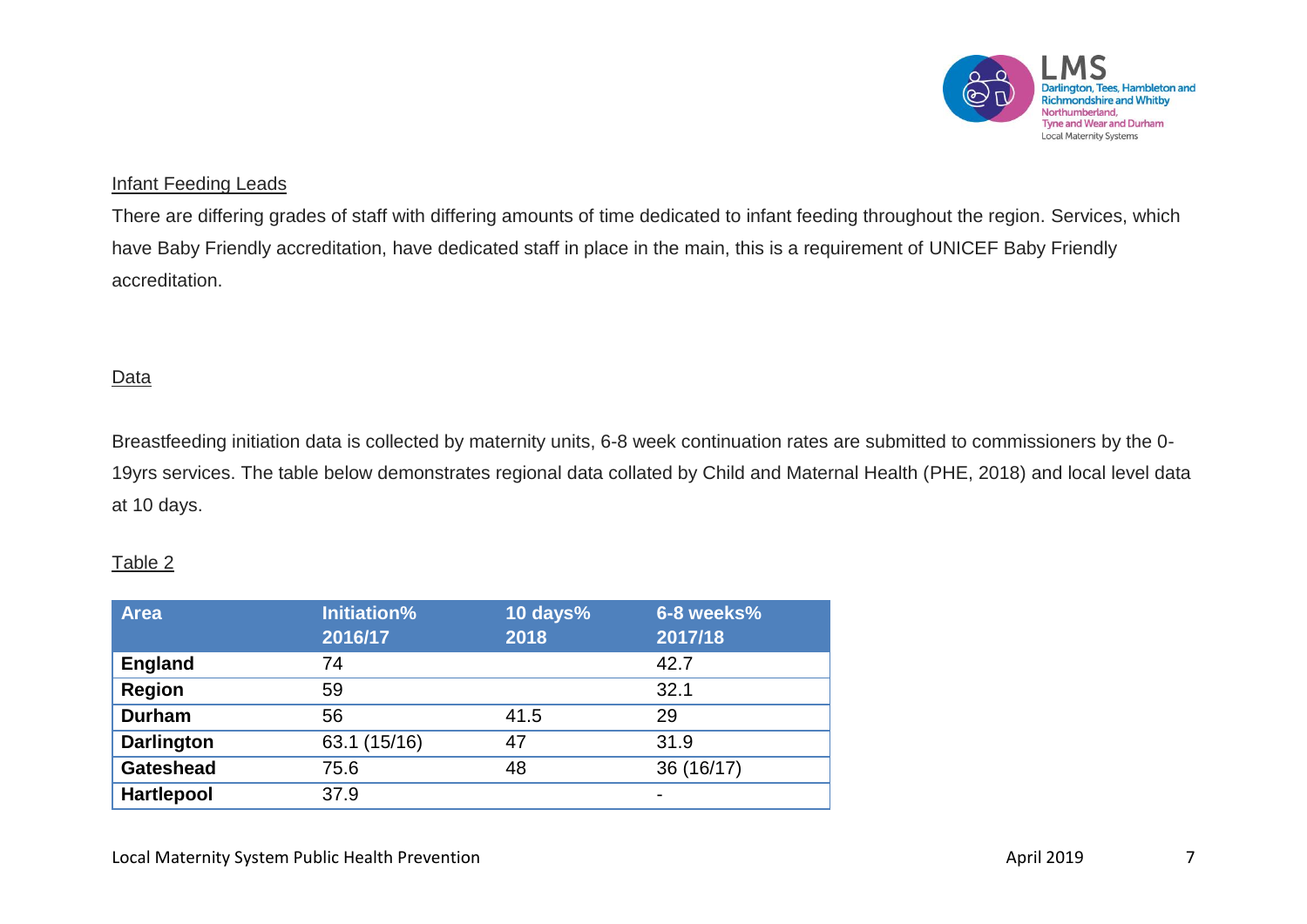

| Middlesbrough                 | 47.9 | 42   | 29.8                     |
|-------------------------------|------|------|--------------------------|
| <b>Newcastle</b>              | 69.4 |      | 46.9                     |
| <b>North Tyneside</b>         | 65.4 |      | 37.9 (16/17)             |
| <b>Northumberland</b>         | 65.6 | 50.5 | 36.7                     |
| <b>Redcar &amp; Cleveland</b> | 49.9 |      | 27.2                     |
| <b>South Tyneside</b>         | 55.6 |      | 26.2                     |
| <b>Stockton on Tees</b>       | 48.7 | 44   | $\overline{\phantom{0}}$ |
| <b>Sunderland</b>             | 56.6 | 38   | 24.6                     |

#### Table 3

The following table demonstrates babies leaving the neonatal unit breastfeeding when born before 33 weeks gestation.

| <b>Area</b>                      | % of babies born < 33wks gestation<br>receiving any breastmilk at discharge<br>from NNU |
|----------------------------------|-----------------------------------------------------------------------------------------|
| <b>United Kingdom</b>            | 60.5%                                                                                   |
| <b>Northern Neonatal Network</b> | 51.4%                                                                                   |
| <b>NICU</b> average              | 53.4%                                                                                   |
| <b>SCBU average</b>              | 42.1%                                                                                   |

(Northern Neonatal Network, 2017)

#### Social Media/social marketing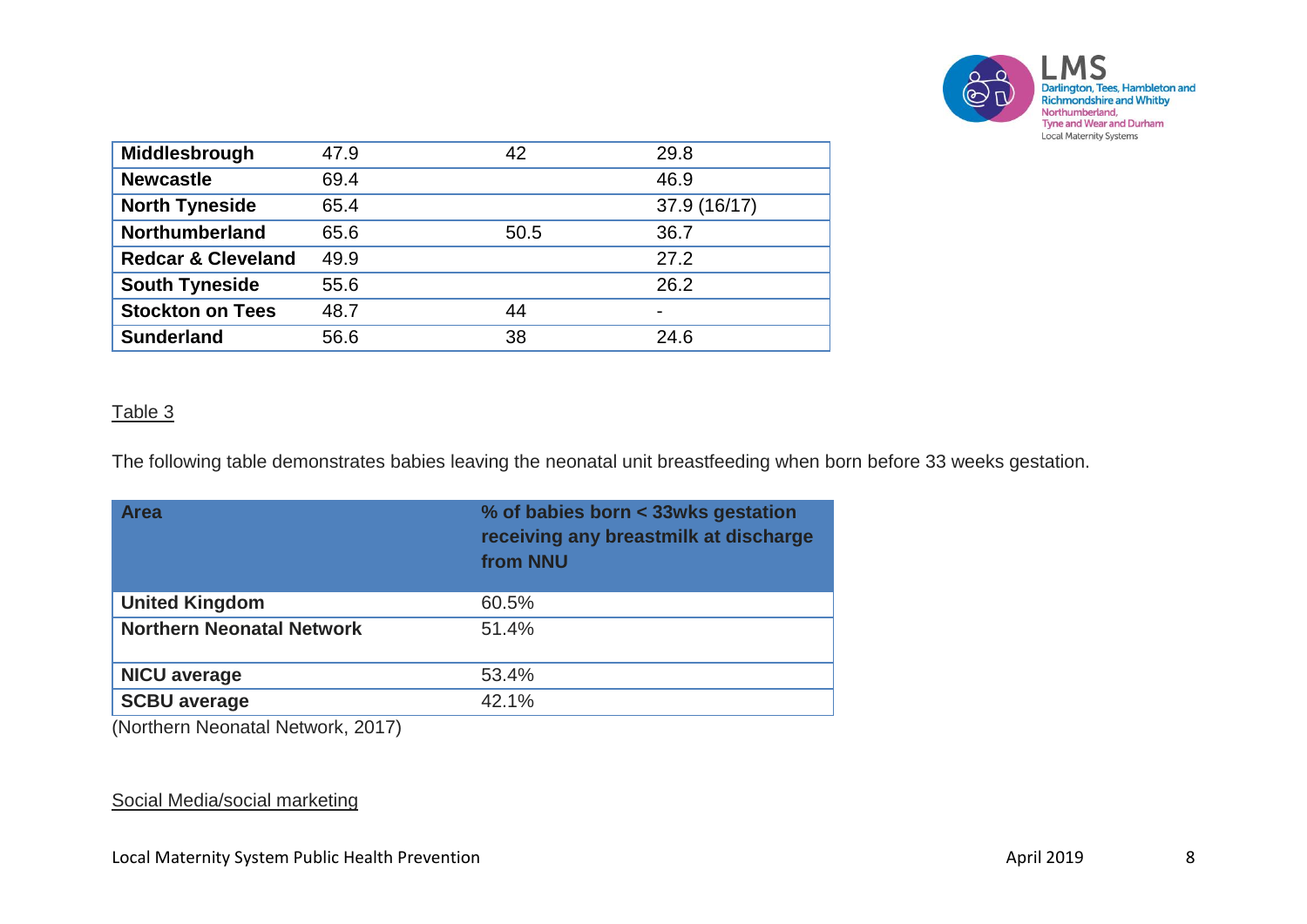

Closed Facebook groups are in place in some areas. This has proved to be very popular in an area where breastfeeding is not the cultural norm (appendix 2), there are currently over 900 members of the group, this model affords women the opportunity to access true peer support 24hours a day.

There is a texting service (Florence) in Sunderland, staff and patient feedback suggests this is a useful service. Northumberland has become a breastfeeding friendly council, all staff can access online training regarding benefits of breastfeeding and how to support breastfeeding in public spaces. Newcastle is the first city in England to work towards becoming a UNICEF Child Friendly city and community with the emphasis on health and well-being.

#### Frenulotomy service

This is variable throughout the region, Newcastle, Durham and Darlington and Sunderland offer this service at the present time, plans are in place to provide a service in Northumbria later this year.

## North East and North Cumbria region of the National Infant Feeding Network

All Infant Feeding Leads are invited to regional quarterly meetings which are well attended. This network was initially developed with funding from Public Health England, it is hosted and supported by UNICEF Baby Friendly. Effective communication across the networks is co-ordinated by nine local leads who provide representation of their members' views at national strategic level. The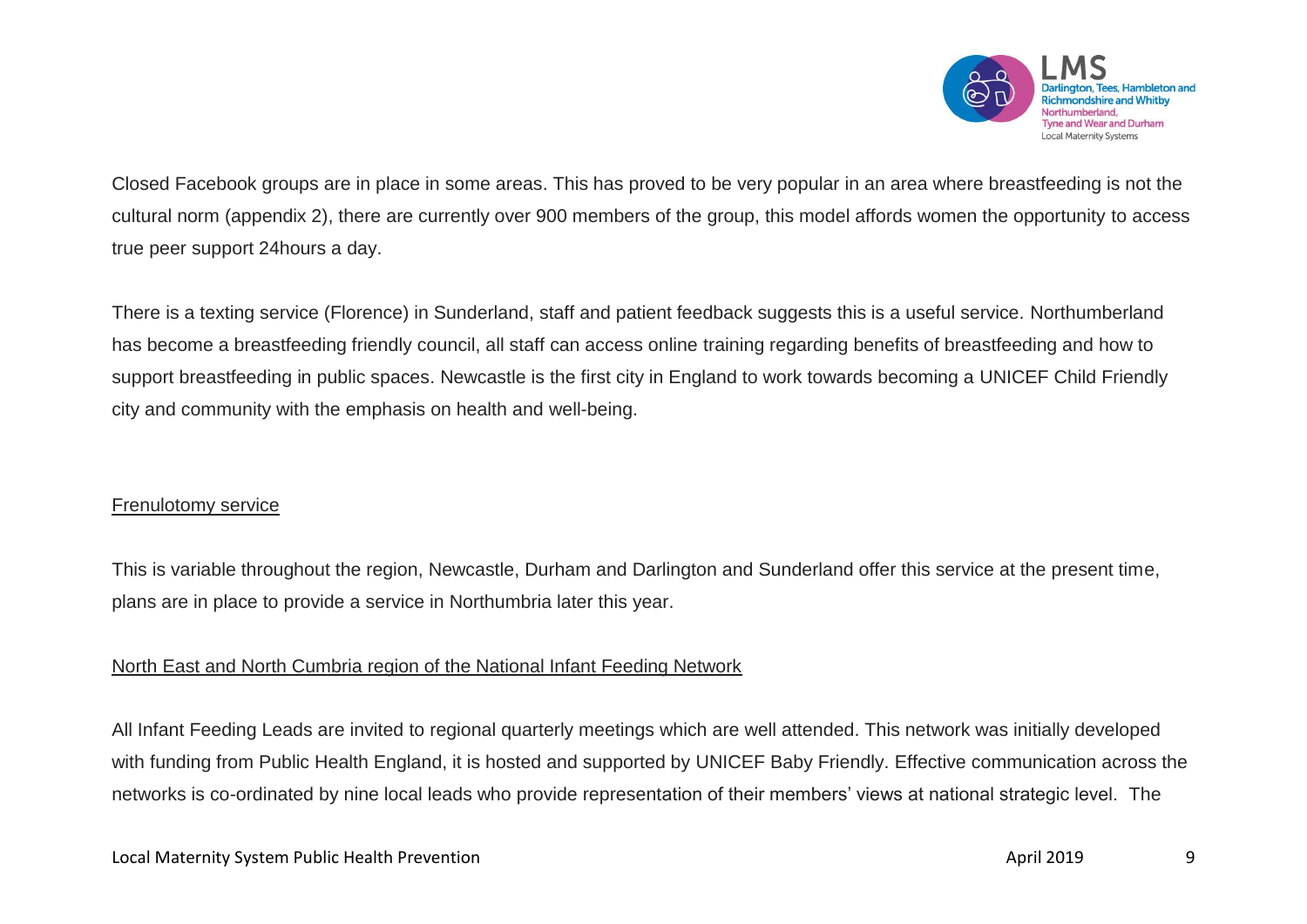

regional meetings offer an opportunity to share good practice, develop regional guidelines, "Slow weight gain and the breastfed baby" is an example of this. The network also invites local guest speakers to deliver presentations on topical subjects, a representative from UNICEF attends one of the meetings annually.

## **Recommendations**

There are many examples of good practice with regard to breastfeeding in the North East of England. To achieve an increase in breastfeeding initiation and continuation rates requires a cohesive comprehensive strategy which ensures women and their families receive adequate information and one to one, face to face proactive support from conception and particularly in the early postnatal weeks. In order to change the culture particularly in areas where formula feeding is the cultural norm requires a whole systems approach both regionally and nationally to change the way infant feeding is viewed. Breastfeeding needs to be seen as everyone's business. All staff who come into contact with pregnant and breastfeeding women should have the appropriate level of knowledge in order that they can signpost/arrange appropriate care as necessary. The ambition would be to become a Breastfeeding Friendly region.

The following themed recommendations are graded from minimal regional requirements (green) to extension of recommendation (gold) for areas already achieving minimal standards (dependant on local resources).

UNICEF Breastfeeding Friendly Accreditation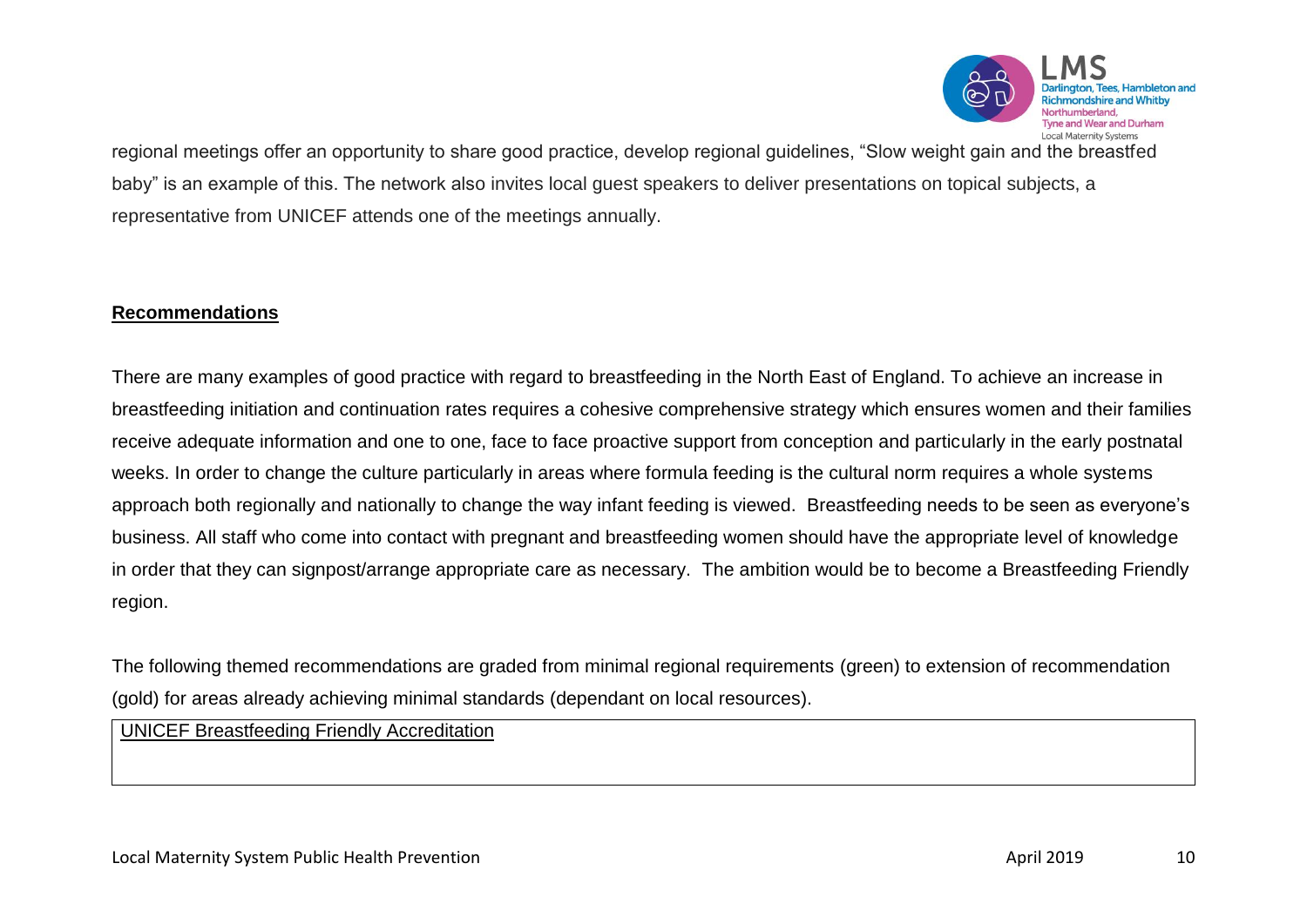

**LMS** 

|    | Recommendation                                                                                       | Responsibility                |
|----|------------------------------------------------------------------------------------------------------|-------------------------------|
| 1. | All organisations to work towards achieving or maintaining UNICEF Baby Friendly accreditation        | Maternity, Health             |
|    | level 3, to include Maternity, Health Visiting services and the Neonatal units.                      | <b>Visiting and Neonatal</b>  |
|    |                                                                                                      | <b>Services</b>               |
| 2. | All Local Authorities in the North East are encouraged to achieve breastfeeding friendly             | <b>Local Authority Public</b> |
|    | accreditation to level 1. It is recommended that this is led by local authority public health teams, | <b>Health Teams</b>           |
|    | and could include libraries, sports and leisure services and has the added advantage of              |                               |
|    | increasing knowledge of the staff who are likely to become parents and grandparents                  |                               |
|    | themselves. All local authorities are encouraged to develop local breastfeeding strategies jointly   |                               |
|    | with local partners.                                                                                 |                               |
| 3. | Those agencies working regularly with breastfeeding women and young children such as                 | <b>Early Years, Children</b>  |
|    | nurseries, childminders, family support workers and children centre staff are encouraged to          | <b>Centres, Family</b>        |
|    | achieve UNICEF accreditation at level 2. This should include provision for Foster Carers             | <b>Support Workers, LAC</b>   |
|    | education to ensure babies in the Looked After System receive breastmilk where appropriate.          | <b>Teams</b>                  |
| 4. | Education: Health Visiting and Midwifery University courses should be accredited to at least         | <b>Universities</b>           |
|    | UNICEF level 3 to be able to influence practice standards across many organisations.                 |                               |
| 5. | Services which hold UNICEF Baby Friendly accreditation level 3 should be encouraged to work          | <b>All services</b>           |
|    | towards achieving UNICEF Baby Friendly Gold status.                                                  |                               |
|    | <b>Whole System Approach</b>                                                                         |                               |
|    |                                                                                                      |                               |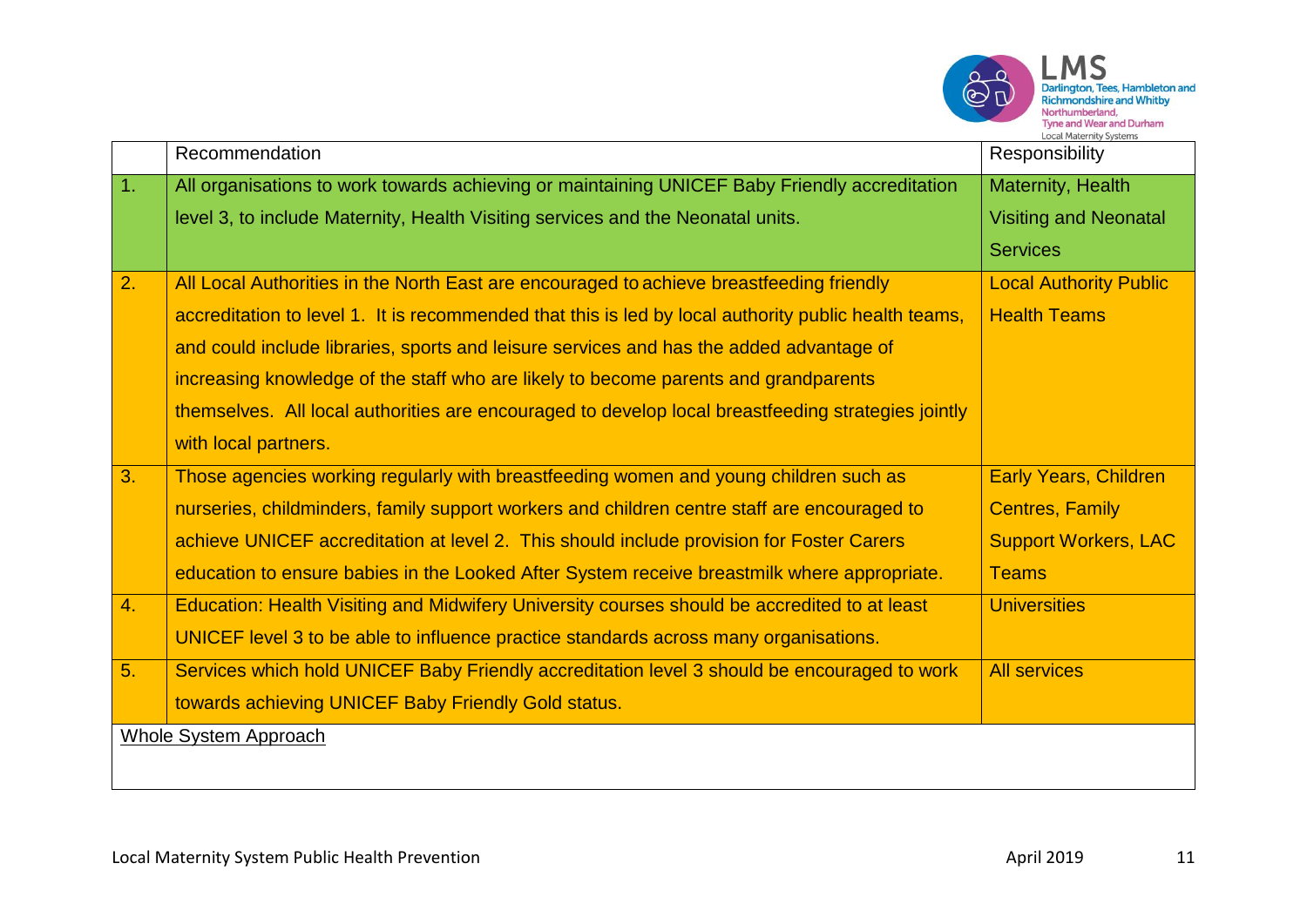

|    | Recommendation                                                                                                                                                                                                                                                                                                                                                                                                  | Responsibility                                                                                                                                                   |
|----|-----------------------------------------------------------------------------------------------------------------------------------------------------------------------------------------------------------------------------------------------------------------------------------------------------------------------------------------------------------------------------------------------------------------|------------------------------------------------------------------------------------------------------------------------------------------------------------------|
| 1. | Early education: Breastfeeding and breastmilk should be included as part of the early years and<br>school curriculum, in order that breastfeeding is seen as the normal way to feed babies.<br>Breastfeeding education should be part of all early years/childminding network meeting agendas.                                                                                                                  | <b>Local Authority &amp; Early</b><br><b>Education Services</b>                                                                                                  |
| 2. | Workforce: Information on the rights of breastfeeding employees and responsibilities of<br>employers Information should be made consistently available in the early postnatal period<br>through Health Visiting services. Local authorities should ensure breastfeeding is supported and<br>promoted in workplaces by encouraging local businesses to participate in the Better Health at<br><b>Work Award.</b> | <b>Health Visiting Services</b><br>& Local Authority Public<br>Health Teams led by<br>the Regional Local<br><b>Maternity System</b><br><b>Public Health Team</b> |
| 3. | Community: Provision of breastfeeding promotion material should be made available to<br>community areas to positively reinforce any breastfeeding seen in community settings.<br>Leadership                                                                                                                                                                                                                     | <b>Local Authority Public</b><br><b>Health Teams</b><br>supported by Local<br><b>Maternity System</b><br><b>Public Health Team</b>                               |
|    | Recommendation                                                                                                                                                                                                                                                                                                                                                                                                  | Responsibility                                                                                                                                                   |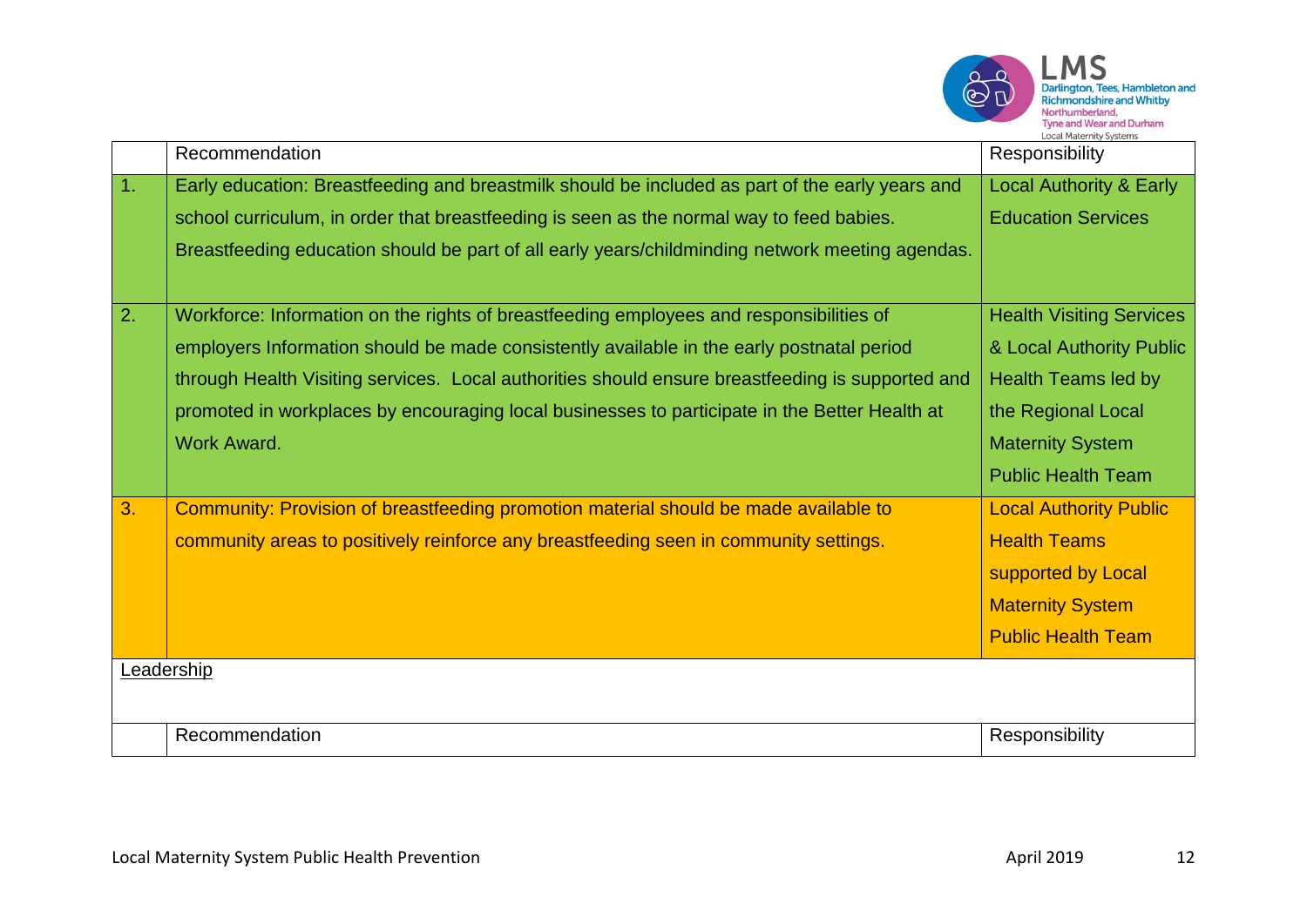

| 1. | All UNICEF accredited organisations should have an Infant Feeding Lead with dedicated time to     | All organisations             |
|----|---------------------------------------------------------------------------------------------------|-------------------------------|
|    | train, support and lead BFI across their local area. Management support is crucial to the success |                               |
|    | of this role                                                                                      |                               |
| 2. | As the Gold award requires services to appoint a Board level guardian who has influence at this   | <b>All organisations</b>      |
|    | level, it is recommended that this be put in place for all services working towards any stage of  |                               |
|    | accreditation.                                                                                    |                               |
|    |                                                                                                   |                               |
|    | <b>Service Delivery</b>                                                                           |                               |
|    |                                                                                                   |                               |
|    | Recommendation                                                                                    | Responsibility                |
| 1. | 1. As there is clear evidence that timely, proactive, one to one, face-to-face contact in the     | Maternity, Health             |
|    | early postnatal weeks increases breastfeeding rates, a clear pathway of antenatal and             | <b>Visiting, Early Years</b>  |
|    | postnatal touchpoints should be offered to all women and families in the region which may         | Services, Voluntary           |
|    | be achieved using different models of care dependant on staffing configuration. The               | Services led by the           |
|    | importance of care and communication between staff disciplines underpins the success of           | <b>Regional Local</b>         |
|    | this strategy.                                                                                    | <b>Maternity System</b>       |
|    |                                                                                                   | <b>Public Health Team</b>     |
| 2. | Use of Social media, local closed Facebook groups for example, where women can access peer        | <b>Local Authority Public</b> |
|    | support 24hrs per day from people in a similar situation who live in their community should be    | <b>Health Teams,</b>          |
|    |                                                                                                   | <b>Maternity, Health</b>      |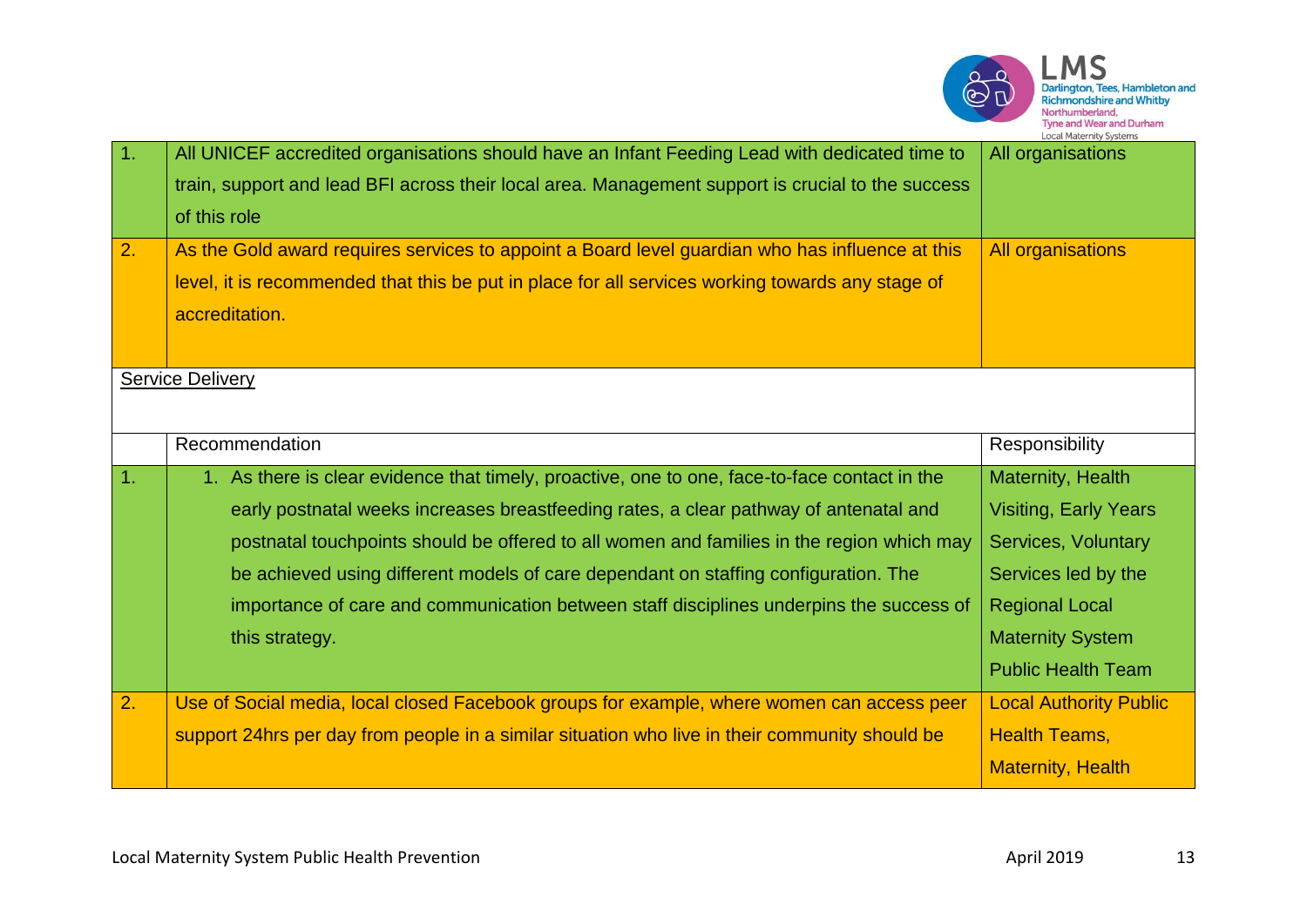|    |                                                                                                   | $\overset{\sim}{\mathbb{C}}\overset{\sim}{\mathbb{D}}$<br>Darlington, Tees, Hambleton and<br><b>Richmondshire and Whitby</b><br>Northumberland,<br><b>Tyne and Wear and Durham</b><br><b>Local Maternity Systems</b> |
|----|---------------------------------------------------------------------------------------------------|----------------------------------------------------------------------------------------------------------------------------------------------------------------------------------------------------------------------|
|    | made available. Utilisation of resources such as Baby Buddy App, Public Health England Start      | <b>Visiting, Early Years</b>                                                                                                                                                                                         |
|    | for Life resources and UNICEF videos.                                                             | <b>Services, Voluntary</b>                                                                                                                                                                                           |
|    |                                                                                                   | <b>Services</b>                                                                                                                                                                                                      |
| 3. | Where available, local provision of 24 hour breastfeeding support through a video link service to | <b>Maternity, Health</b>                                                                                                                                                                                             |
|    | an appropriately trained professional should be available.                                        | <b>Visiting</b>                                                                                                                                                                                                      |

# **References**

Amir, Donath, 2007 Maternal obesity and breastfeeding intention, initiation and duration

 $\sim$  $\sim$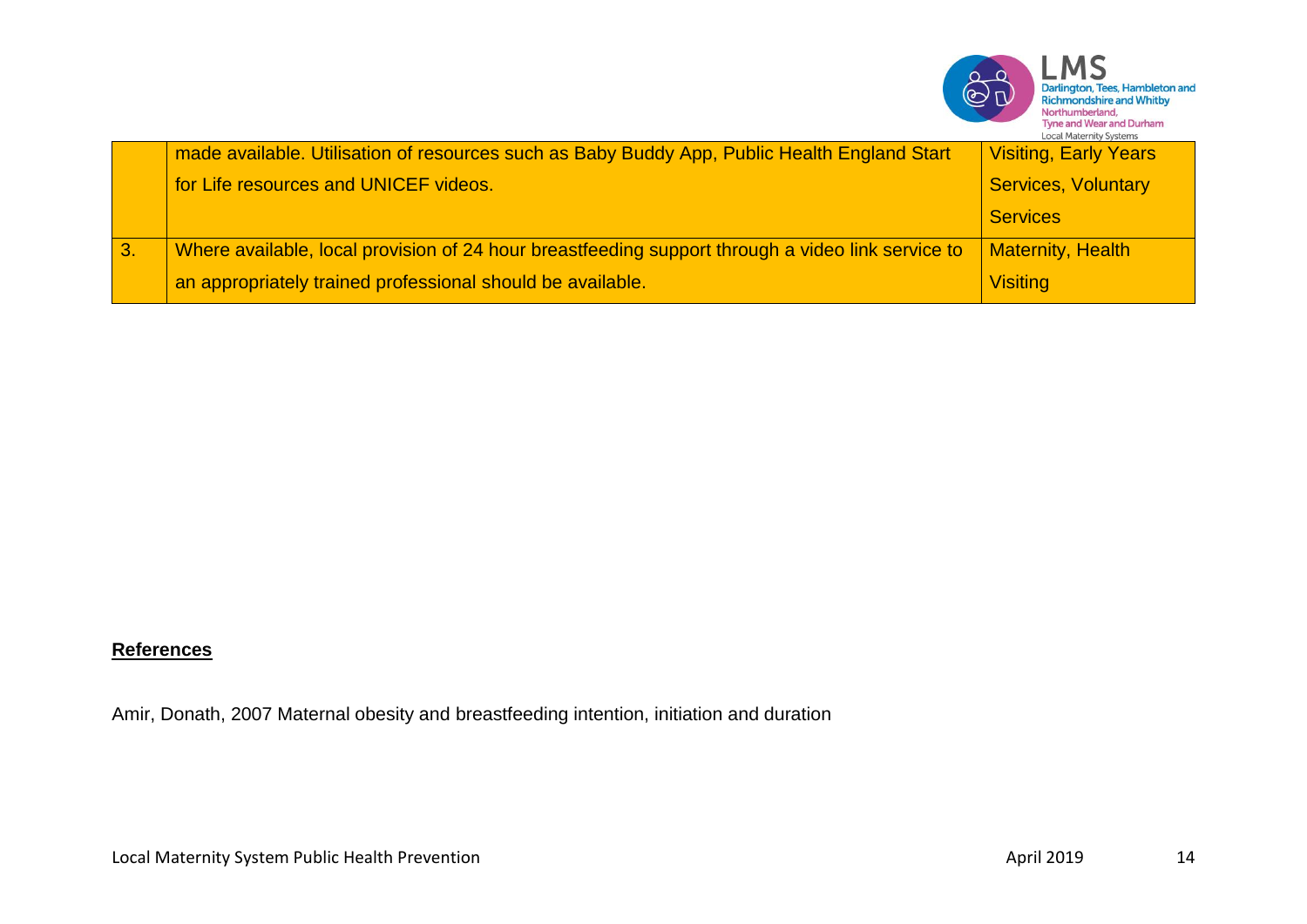

[Colaizy, T et al \(2016\), Impact of Optimized Breastfeeding on the Costs of Necrotizing Enterocolitis in Extremely Low Birthweight](http://www.ncbi.nlm.nih.gov/pubmed/27131403)  Infants, Journal [of Pediatrics, 10.1016/j.jpeds.2016.03.040](http://www.ncbi.nlm.nih.gov/pubmed/27131403)

Hanson,K. 2016 The Lancet Volume 387, No 10017, p 416, January

NHS, (2019) The NHS Long Term Plan, available from:<https://www.longtermplan.nhs.uk/publication/nhs-long-term-plan/>

PHE, (2018) Fingertips data, available from: [https://fingertips.phe.org.uk](https://fingertips.phe.org.uk/)

Renfrew MJ, McCormick FM, Wade A, Quinn B, Dowsell T (2012) Support for healthy breastfeeding mothers with healthy term babies (Review). The Cochrane Library. Issue 5

Saunders, H. 2015 Translating knowledge into best practice care bundles, Journal of Clinical Nursing, Volume 24, Issue 13-15, first published online on 25 July 2015

UNICEF, Guide to the UNICEF Baby Friendly Standards available from: [www.UNICEF.org.uk/babyfriendly/supporting](http://www.unicef.org.uk/babyfriendly/supporting-breastfeeding-make-it-happen/)[breastfeeding-make-it-happen/](http://www.unicef.org.uk/babyfriendly/supporting-breastfeeding-make-it-happen/)

## **Appendix 1 - UNICEF Baby Friendly Accreditation Stage (February 2019)**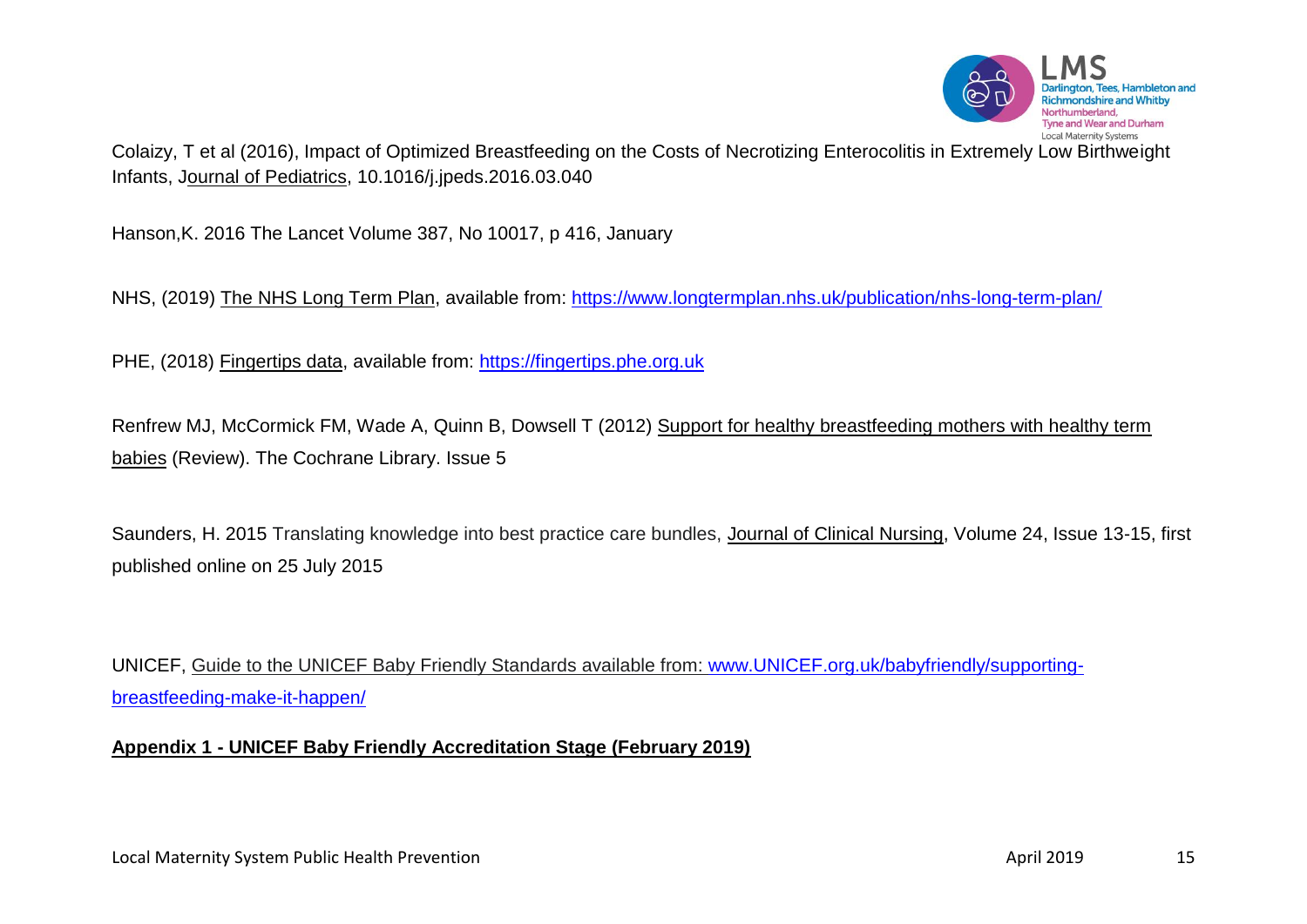

|                  | Service                                         | <b>UNICEF Baby Friendly</b>    | <b>Comments</b>                        |
|------------------|-------------------------------------------------|--------------------------------|----------------------------------------|
| <b>Maternity</b> | <b>City Hospitals Sunderland</b>                | <b>Reassessment pending</b>    | <b>Full accreditation awarded 2015</b> |
| <b>Maternity</b> | <b>County Durham &amp; Darlington NHS Trust</b> | <b>Darlington reaccredited</b> |                                        |
|                  |                                                 | 2018, Durham reaccredited      |                                        |
|                  |                                                 | <b>June 2017</b>               |                                        |
| <b>Maternity</b> | <b>South Tees NHS Trust</b>                     | <b>Full accreditation 2018</b> |                                        |
| <b>Maternity</b> | Northumbria Healthcare NHS Trust                |                                | <b>Stage 2 accreditation 2014</b>      |
| <b>Maternity</b> | <b>Newcastle NHS Trust</b>                      | <b>Full accreditation</b>      | <b>Reassessment due October 2019</b>   |
| <b>Maternity</b> | <b>Gateshead NHS Trust</b>                      |                                | Stage 1 accreditation 2012 -           |
|                  |                                                 |                                | level 1 planned late 2019 and          |
|                  |                                                 |                                | level 2 late 2020                      |
| <b>Maternity</b> | <b>South Tyneside NHS Trust</b>                 |                                | <b>Certificate of commitment 2011</b>  |
| <b>Maternity</b> | <b>North Tees and Hartlepool NHS Trust</b>      | <b>Full accreditation</b>      | <b>Reassessment due 2019</b>           |
| <b>Maternity</b> | <b>North Cumbria NHS Trust</b>                  | <b>Stage 2 accreditation</b>   |                                        |

|                        | Service                              | <b>UNICEF Baby Friendly</b> | <b>Comments</b>                   |
|------------------------|--------------------------------------|-----------------------------|-----------------------------------|
| <b>Health Visiting</b> | Northumberland 0-19 service          | Gold Award 2017             | <b>Reaccredited 2018</b>          |
| <b>Health Visiting</b> | Gateshead 0-19 service               |                             | <b>Registered internet 2010</b>   |
| <b>Health Visiting</b> | Middlesborough 0-19 service          | <b>Full Accreditation</b>   | Reassessment due 2020             |
| <b>Health Visiting</b> | Newcastle 0-19 service               | <b>Full accreditation</b>   | <b>Reassessment due 2019</b>      |
| <b>Health Visiting</b> | North Tyneside 0-19 service          | <b>Full accreditation</b>   | <b>Reassessment due 2021</b>      |
| <b>Health Visiting</b> | <b>County Durham and</b>             | Gold Award 2018             | <b>Reaccreditation due 2019</b>   |
|                        | Darlington 0-19 service              |                             |                                   |
| <b>Health Visiting</b> | <b>Redcar &amp; Cleveland 0-19</b>   | Stage 2 accreditation 2018  | <b>Working towards full</b>       |
|                        | service                              |                             | accreditation                     |
| <b>Health Visiting</b> | <b>Stockton on Tees 0-19 service</b> |                             | <b>Stage 2 accreditation 2011</b> |
| <b>Health Visiting</b> | <b>Sunderland 0-19 service</b>       |                             | <b>Stage 2 accreditation 2013</b> |
| <b>Health Visiting</b> | <b>South Tyneside 0-19 service</b>   |                             | <b>Stage 2 accreditation 2013</b> |
| <b>Health Visiting</b> | <b>Hartlepool 0-19 service</b>       |                             |                                   |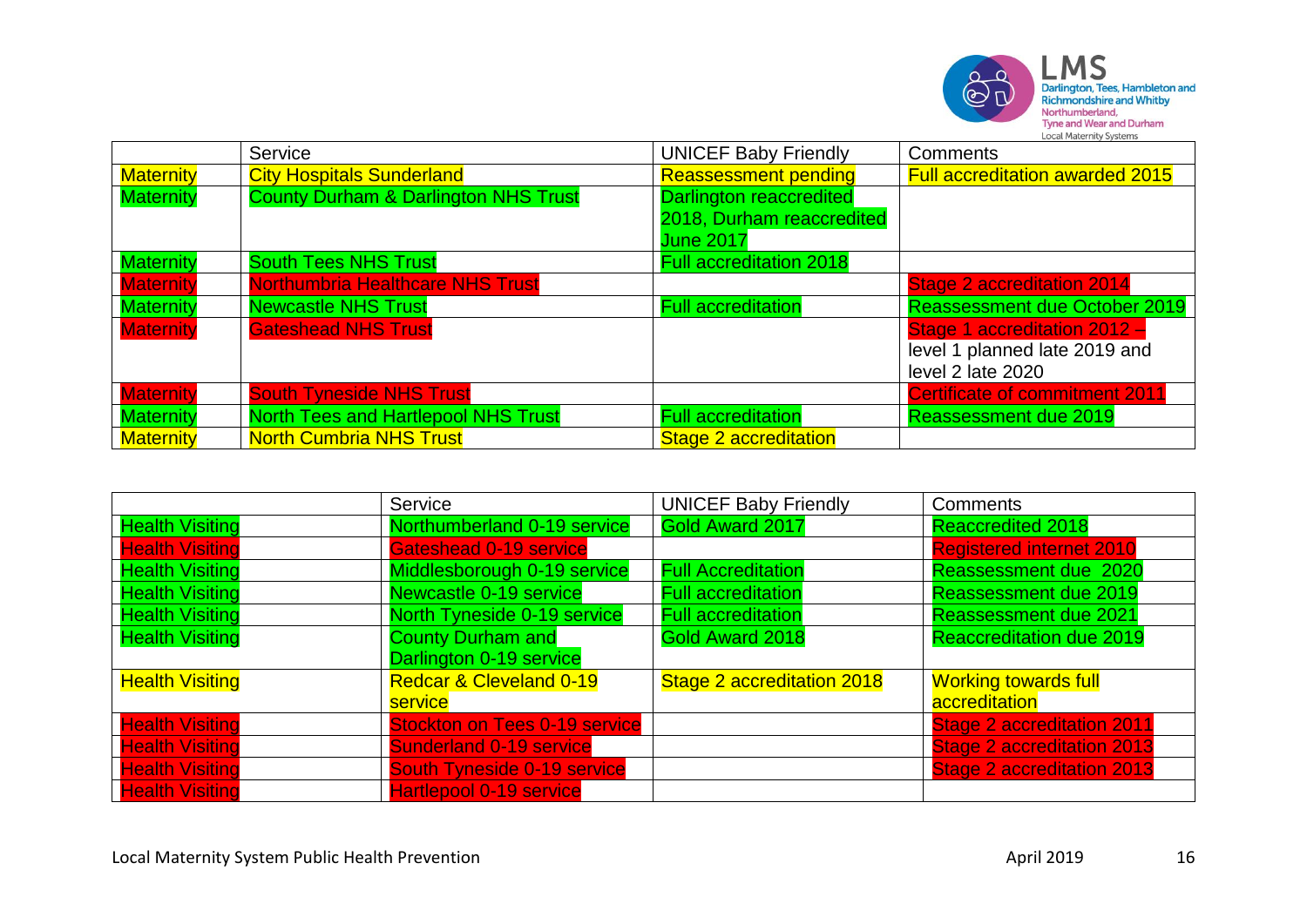

| <b>Healt</b> | <u>ımh</u><br>noria<br><b>THE SETVICE</b><br>21 T | $\overline{\phantom{a}}$<br><b>Phat<sup>o</sup></b><br><b><i><u>Property Contract Contract Contract Contract Contract Contract Contract Contract Contract Contract Contract Contract Contract Contract Contract Contract Contract Contract Contract Contract Contract Contract Contract Con</u></i></b><br>oliation<br>ас<br><u>ZU 19</u> |  |
|--------------|---------------------------------------------------|-------------------------------------------------------------------------------------------------------------------------------------------------------------------------------------------------------------------------------------------------------------------------------------------------------------------------------------------|--|
|              |                                                   |                                                                                                                                                                                                                                                                                                                                           |  |

|                   | Name                                | <b>UNICEF Baby Friendly</b>  | Comments                              |
|-------------------|-------------------------------------|------------------------------|---------------------------------------|
| <b>University</b> | <b>Northumbria Health Visiting</b>  |                              | <b>Full accreditation 2013</b>        |
| <b>University</b> | <b>Northumbria 3 Year Midwifery</b> | <b>Re-assessment pending</b> | <b>Full accreditation 2015</b>        |
| <b>University</b> | <b>Teesside Midwifery</b>           |                              | <b>Certificate of commitment 2013</b> |
| <b>University</b> | <b>Teesside Health Visiting</b>     |                              | <b>Full accreditation 2013</b>        |
| <b>University</b> | <b>York Midwifery</b>               |                              | <b>Full accreditation 2018</b>        |

|                          | Name                        | <b>UNICEF Baby Friendly</b> | Comments               |
|--------------------------|-----------------------------|-----------------------------|------------------------|
| <b>Children's Centre</b> | <b>Redcar and Cleveland</b> |                             | Intent registered 2018 |
| <b>Children's Centre</b> | <b>Newcastle</b>            | <b>Full accreditation</b>   | Reassessment due 2019  |
| Neonatal                 | <b>Newcastle NHS Trust</b>  | <b>Stage 2 2018</b>         | Stage 3 assessment due |
|                          |                             |                             | 2019                   |

Key: <mark>Green: Fully accredited UNICEF BFI and Gold accredited services</mark>, <mark>Yellow: Services working towards full UNICEF BFI</mark> accreditation, Red: Services not at any stage of UNICEF BFI accreditation

#### **Appendix 2 - Good practice guides**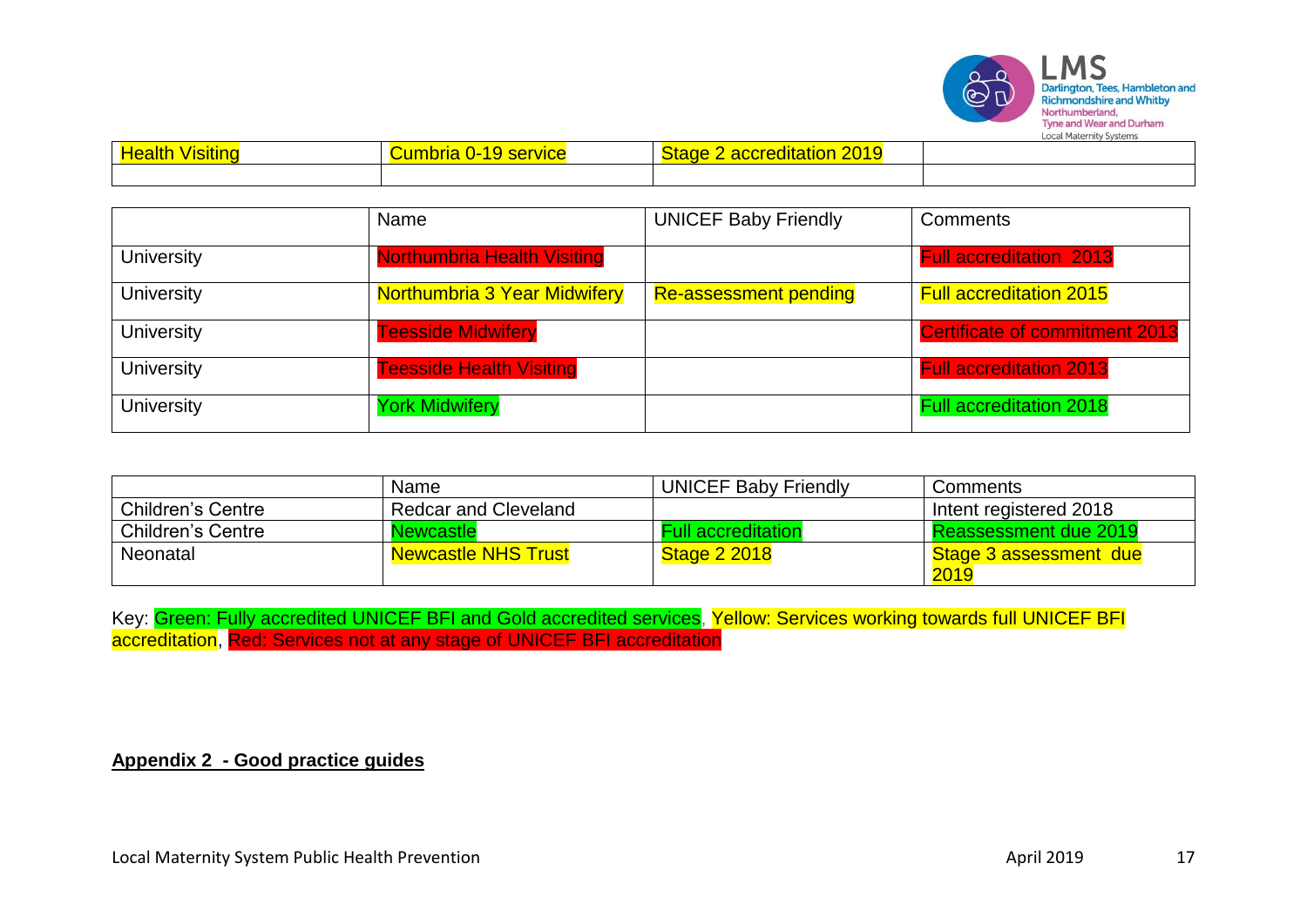

### **Good Practice example – Newcastle Whole Systems Approach**

In Newcastle maternity, health visiting and family hub services all have full UNICEF baby friendly accreditation offering a city wide approach and achievement. We also have a Peer support team (who are assessed as part of the family hub assessment by UNICEF) who offer support to women by 48 discharge call, social group facilitation and a telephone helpline. They also train volunteers. We work in collaboration between the partner agencies through a steering group that brings together the infant feeding leads and managerial leads from each service alongside public health specialists and commissioning with a jointly formulated citywide vision and action plan. Whilst the individual services have their own training needs and requirements the original training for family hub staff was implemented by the health visiting lead and the peer support team continue to attend the health visiting infant feeding training and receive clinical support from the maternity and health visiting lead. Collaborative work also takes place for public health events such as the 'big latch' and by bringing together pathways of care such as in the antenatal period. Work with Newcastle University supporting research and development of the 'feedfinder' app is also in place. Joint working with Gp's takes place through the 'child be healthy' process and by Gp's receiving training around breastfeeding at their time out sessions. Within NUTH work is undertaken to offer training and clinical support to the GNCH and through a return to work policy and 'buddy scheme' around breastfeeding by the maternity infant Feeding coordinator. From maternity services a specialist infant feeding clinic is in place also with the facility to assess and revise tongue ties and a community specialist clinic is in the process of starting and work is in progress to ensure a 'dovetailing' of these services.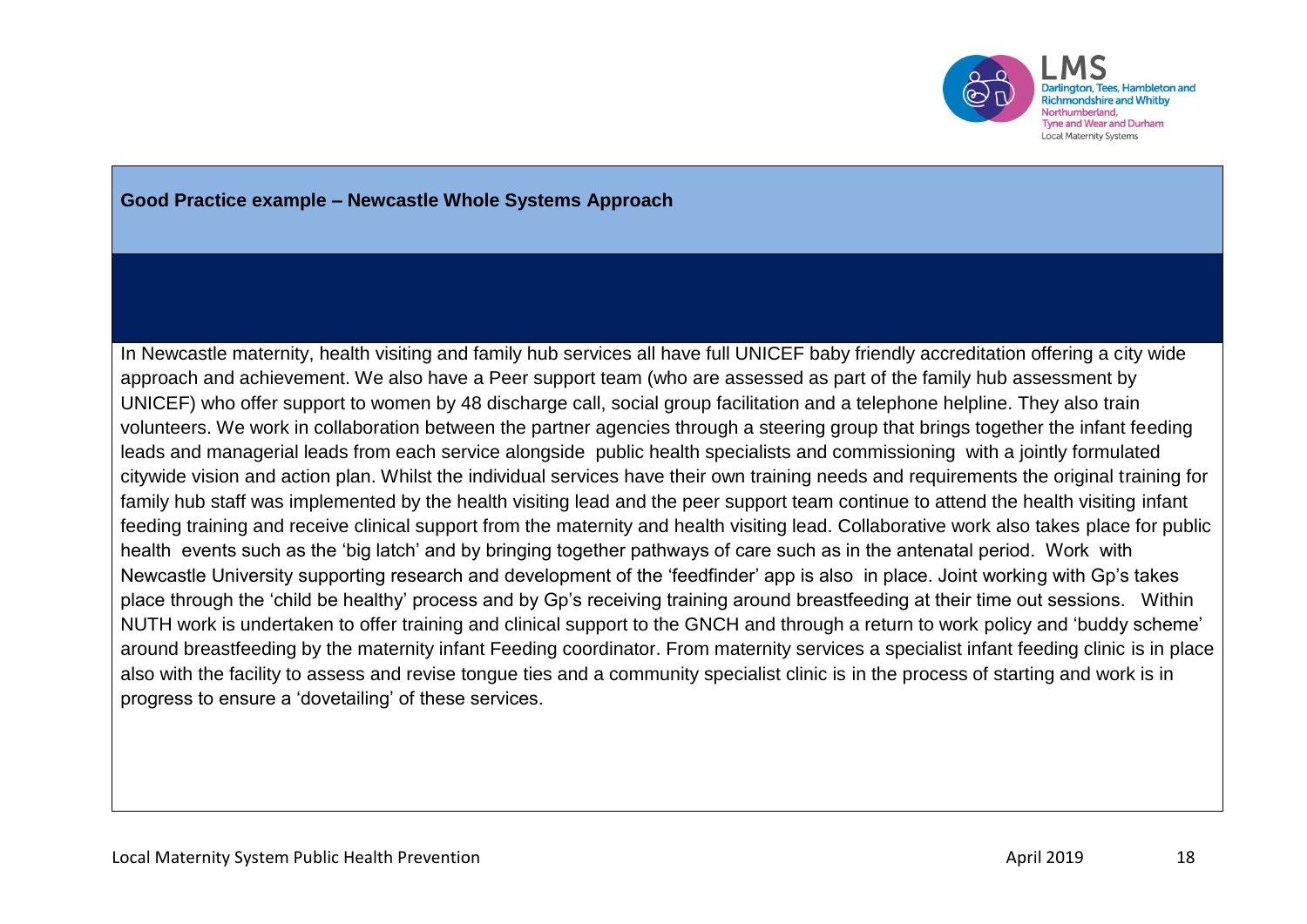

What difference has it made for mothers, babies and families?

Initiation rates and 6-8 week rates demonstrate the care given to women and babies as they remain to be at a good level. Initiation rates are currently 70.9% 2018- 2019 and 6- 8 weeks sustaining rates have continued to rise steadily over the past 5 years and are currently at their highest in this time period- 50.3% for 2018- 2019 . This ensures and improves short and long term health outcomes for both women and babies whilst also helping to tackle health inequalities. As all of the three services have accreditation this assures that the care is seamless and is offered through an holistic and complementary approach- from clinical support to social support . Within this the language and advice women hear is also consistent such as the use of the term 'responsive feeding' and pathways between the services are clear making the 'journey' easier for the families. Through this city wide approach we are also helping to tackle society 'norms', influencing a bottle feeding culture to breastfeeding being seen as the normal way to feed a baby. This way of working also supports the UNICEF call to action, eight of ten women are known to give up breastfeeding before they really want to however if we can ensure that women receive good quality, timely care and support it will enable them sustain breastfeeding for as long as they wish rather than the focus being on the individual responsibility.

 Trust/Service: NUTH Maternity and Health Visiting / Newcastle Family Hub/ Newcastle Breastfeeding Peer support team Contact: Sarah Brooker Infant Feeding lead Specialist Health Visitor

**Good Practice example Northumberland 0-19s Service, Northumbria Healthcare NHS Trust**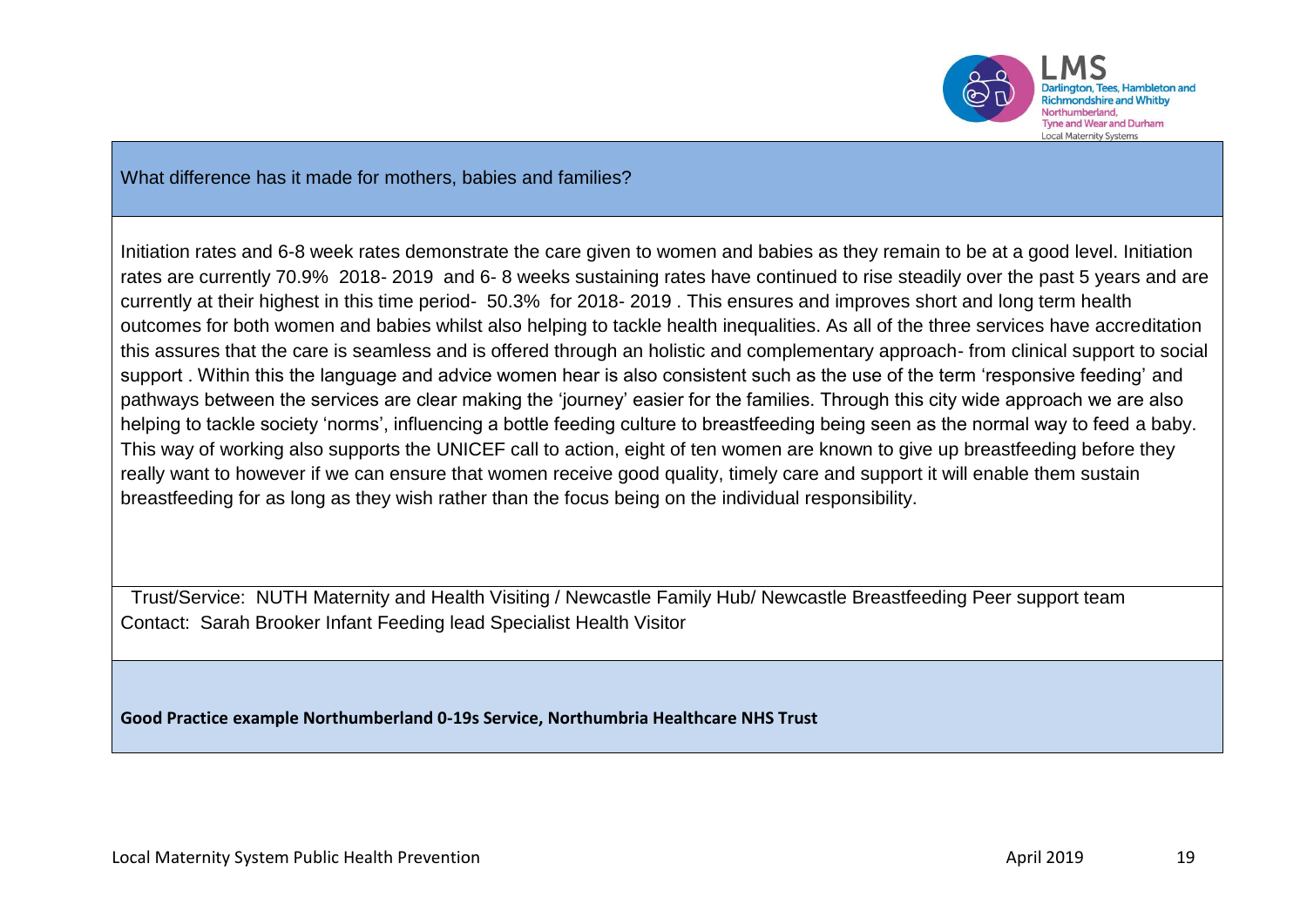

1.Closed facebook Groups

We have two Closed Facebook groups within Northumberland,with a combined membership of approximately 1000. Antenatal and newly delivered women are invited to join, the site is administered by Breastfeeding Peer Support Northumbria Trust volunteers. The aim of the groups is to offer around the clock mum to mum support. Local breastfeeding groups and events are advertised on the site, links to evidence based information are also posted on the site.

Health Visitors and Midwives promote the group

2.Additional Breastfeeding support from Band 3 Breastfeeding Support Staff in areas of low BF prevalence

This intervention was based upon a pilot project in Northumberland which involved a nursery nurse visiting breastfeeding women in their homes following hospital discharge, in the early postnatal period. The women were also introduced to the local breastfeeding support group, which are available throughout the county, variously staffed by volunteer breastfeeding supporters, Nursery Nurses and Health Visitors.

Results:

Pre intervention initiation rate 30%, 6 week continuation rate 14%

Intervention initiation rate 34%, 6 week continuation rate 29%

Following the success in increasing breastfeeding continuation rates, the scheme was widened to include other geographical areas where breastfeeding is not the cultural norm. A position of Breastfeeding Support Worker, AFC band 3, was initially funded by Public Health.

Staff recruited had previously been breastfeeding volunteers. BF Support Workers visit women at home around postnatal day 4 and thereafter as needed, arrange to meet women at local BF group; telephone, text and closed Facebook group support also available.

It is important to ensure that this is an additional service rather than instead of usual community midwifery and Health Visiting services.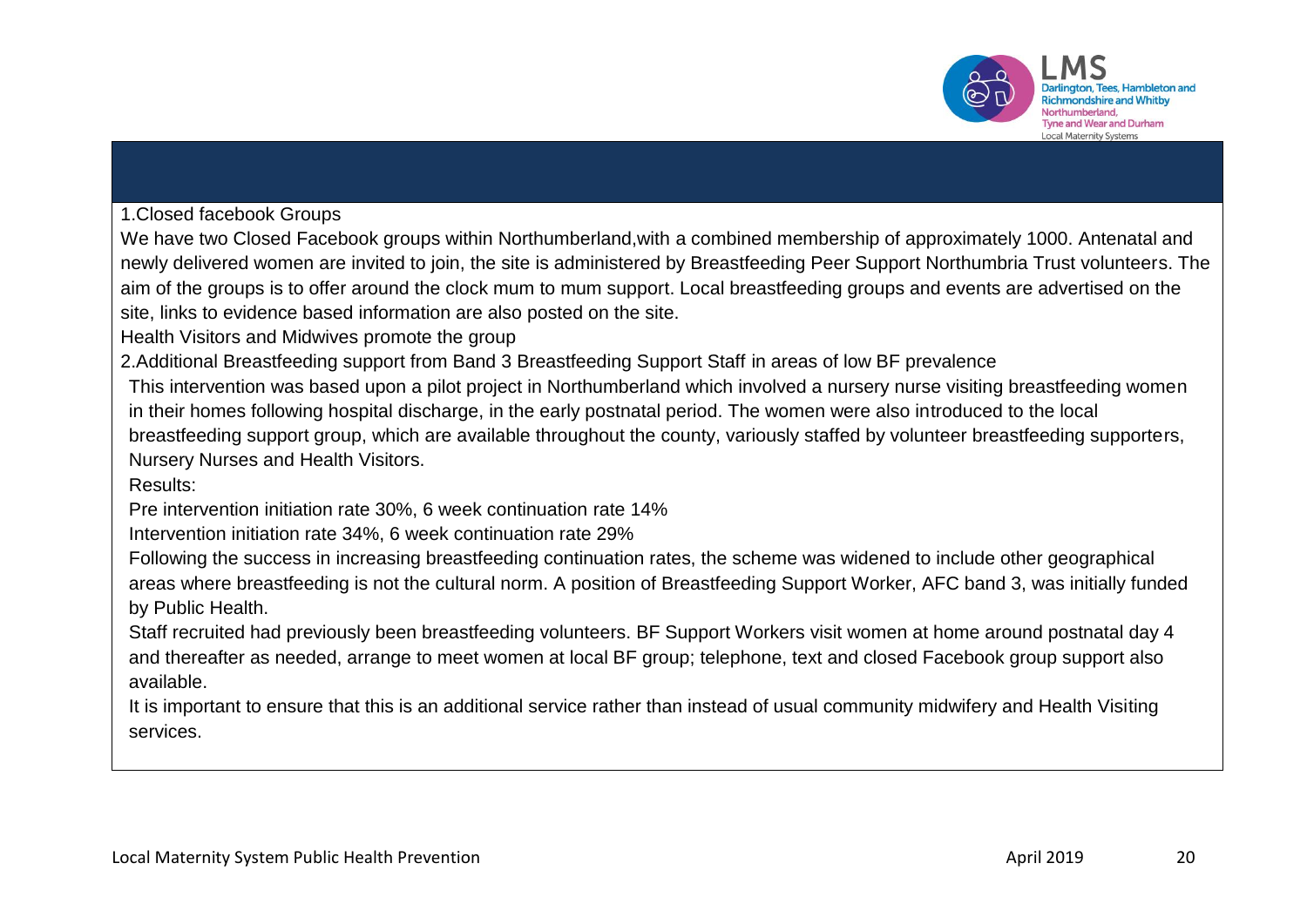

, Tees, Hambleton and Inthumharland **Tyne and Wear and Durham Local Maternity Systems** 

What difference has it made for mothers, babies and families?

1.Closed Facebook Group

In one month (Mid-February to Mid-March 2019) there were 115 posts, 785 comments and 852 reactions. Most activity occurred from 6-7am and 6-10pm, with several posts in the middle of the night.

Quotes from women re Facebook group

"I wouldn't still be breastfeeding if it wasn't for the Facebook group"

"The support from other mums made me realise that my baby was cluster feeding and I wasn't doing anything wrong"

"The reason I am still feeding is because of all of the support on this page, Thank you"

"This site is so friendly I never feel judged when I ask a question"

"When I felt like giving up it was you lot that helped me keep going

2.Additional Support

Where a Breastfeeding Support Worker is in post offering support in addition to community midwives and Health Visitors, there has been a 20% increase in breastfeeding sustaining rates at 6 weeks. The breastfeeding support groups in these areas of deprivation are staffed by volunteer peer supporters and nursery nurses or Health Visitors, the majority of the groups offer baby weighing facilities.

Positive feedback has been received from many women and families:

"I can now say I'm feeling positive and not feeling as hard on myself. G came out and did a home visit with me and stayed for a good hour; she explained more about breastfeeding and milk supply. She also gave me ideas on milk supply increasing naturally."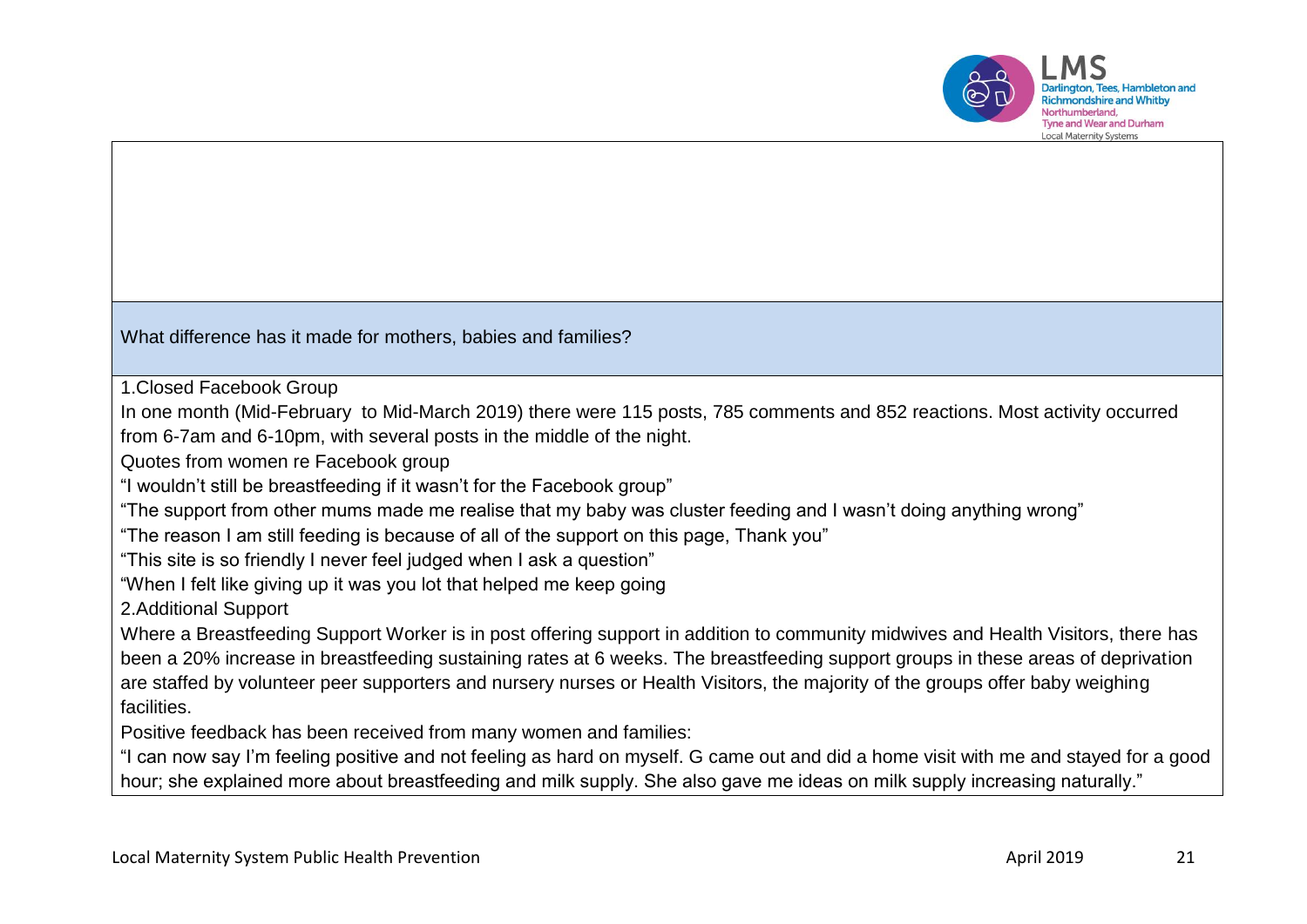

"G has made this breastfeeding experience a breeze. I understand more about why and the importance of our night feeds."

Trust/Service Northumbria Healthcare NHS Trust, Northumberland 0-19s service Contact [dwade@nhs.net.](mailto:dwade@nhs.net) Tel 07812 395410

Good Practice example County Durham and Darlington 0-19s service

1/ Pro-active management of BF – Joint initiative between midwifery and HV teams. Women receive a daily BF assessment either face to face or by telephone until day 10. At Day 10 the HV continue daily until primary visit and then at least weekly until 8 weeks 2/ Pro-active management of formula fed babies – Telephone call by MCA at day 5, 8 and to review feeding

3/ Additional day 3 visit by MCA to revisit BF assessment , positioning & attachment and hand expression ( Currently a pilot in two areas – Derwentside and South Durham)

4/Route cause analysis of all Infant feeding issues – both midwifery and HV review, checking care against Unicef standards and initiatives available

5/ Nutrition guidance updated and incorporated on system1 to assist staff in the management of infant feeding issues

6/ Frenulotomy service – all infants with infant feeding issues

7/ Specialist support clinics available twice a week

8/ Training and implementation of the Solihull AN program across Co Durham and Darlington – individualised training for teenagers

9/ Joint management of infants not up to birth weight at 14 days and jaundice by midwifery and HV teams. Flow chart for improved communication

10/ Baby Buddy App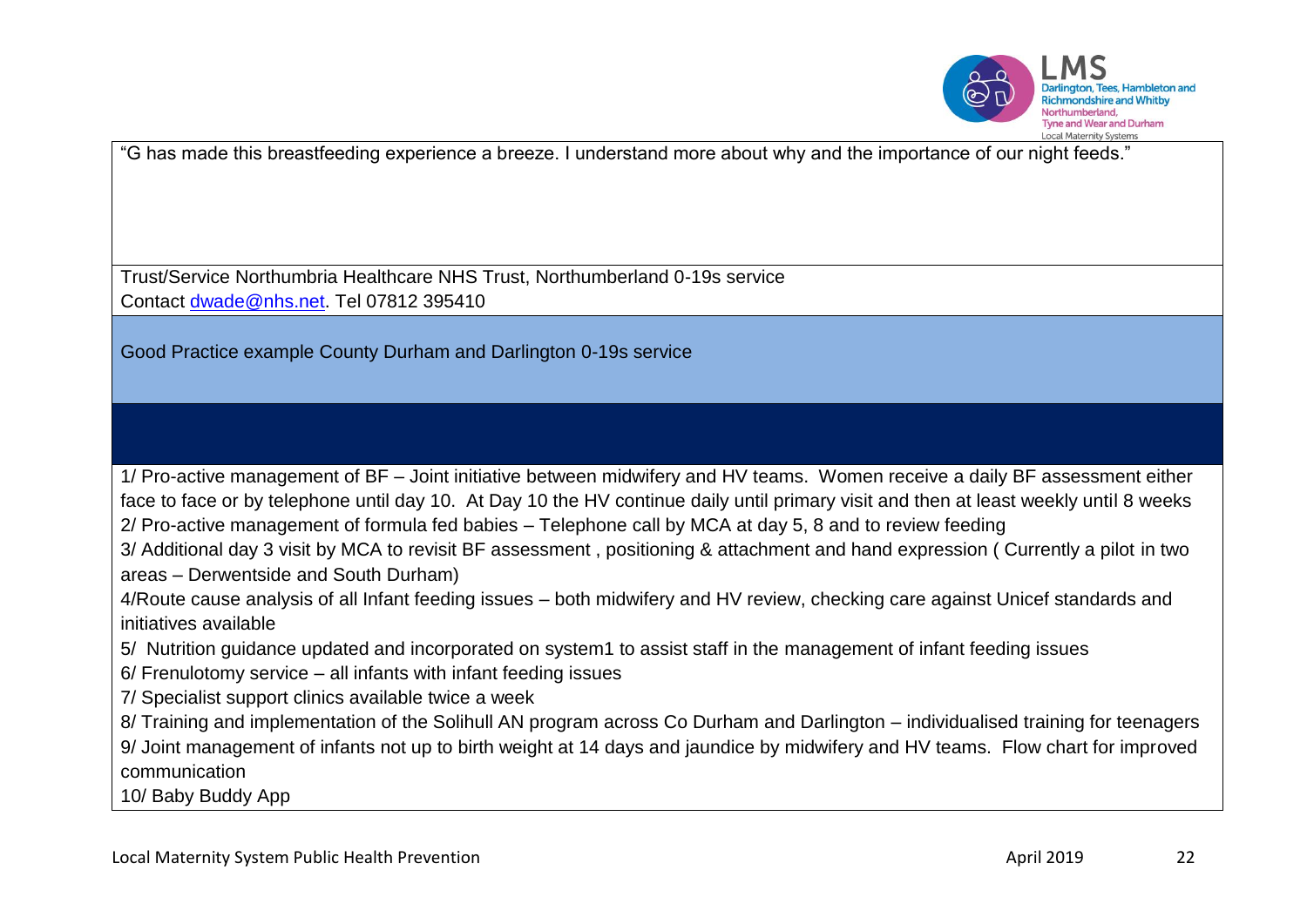

11/ Co Durham " call for action". Joint multi agency approach to improve the promotion, protection and support for BF. Working with businesses, schools, colleges, universities and peer support volunteers.

What difference has it made for mothers, babies and families?

1/ Women offered further support and specialist referral when necessary if any concerns when BF assessment completed.

Positioning and attachment and hand expression reviewed when necessary. Women reported to feel supported and more easily able to obtain support when needed and ask any queries re feeding or infant behaviour

2/ Reduction in re-admissions when infants bottle feeding, particularly when moving on form starter pack bottles and teat and the ones that they have bought. If any issues at call feeding plan reviewed and feeds observed.

3/ Reduction of re-admissions (maximum weight loss of 8.5% in pilot areas )

4/ Root cause analysis allows lessons to be learnt to improve clinical practice across midwifery and HV services

5/Allows easy access to flow chart guidance to enable the safe management of BF issues by HV team

7/ Local tongue tie service enables prompt assessment and specialist support for families when tongue tie is causing issues with feeding. 87% BF infants still BF 8 weeks

8/Evidenced family centred approach using the Solihull model offered to all parents in the AN period. Reduced anxiety reported by parent's that have attended in relationship to transition to parenthood.

9/ Improved communication Prompt referrals when necessary for paediatric review

10/Co Durham and Darlington within top 5 downloads Nationally. New link for parents in crisis 24 support. App provide easy accessible evidenced based information for families on all aspects of Infant care including " out of the blue " section on peri-natal mental health and "understanding your baby" section.

11/ Joined up approach has increased awareness of the needs of BF women. Training to be incorporated into each key stage of the curriculum. Further training planned for fathers / grandparents

Trust/Service – Harrogate and District NHS Foundation trust - County Durham and Darlington – 0-19 growing healthy teams Contact – Kath Lane – 07392194123 – Kathryn.lane@nhs.net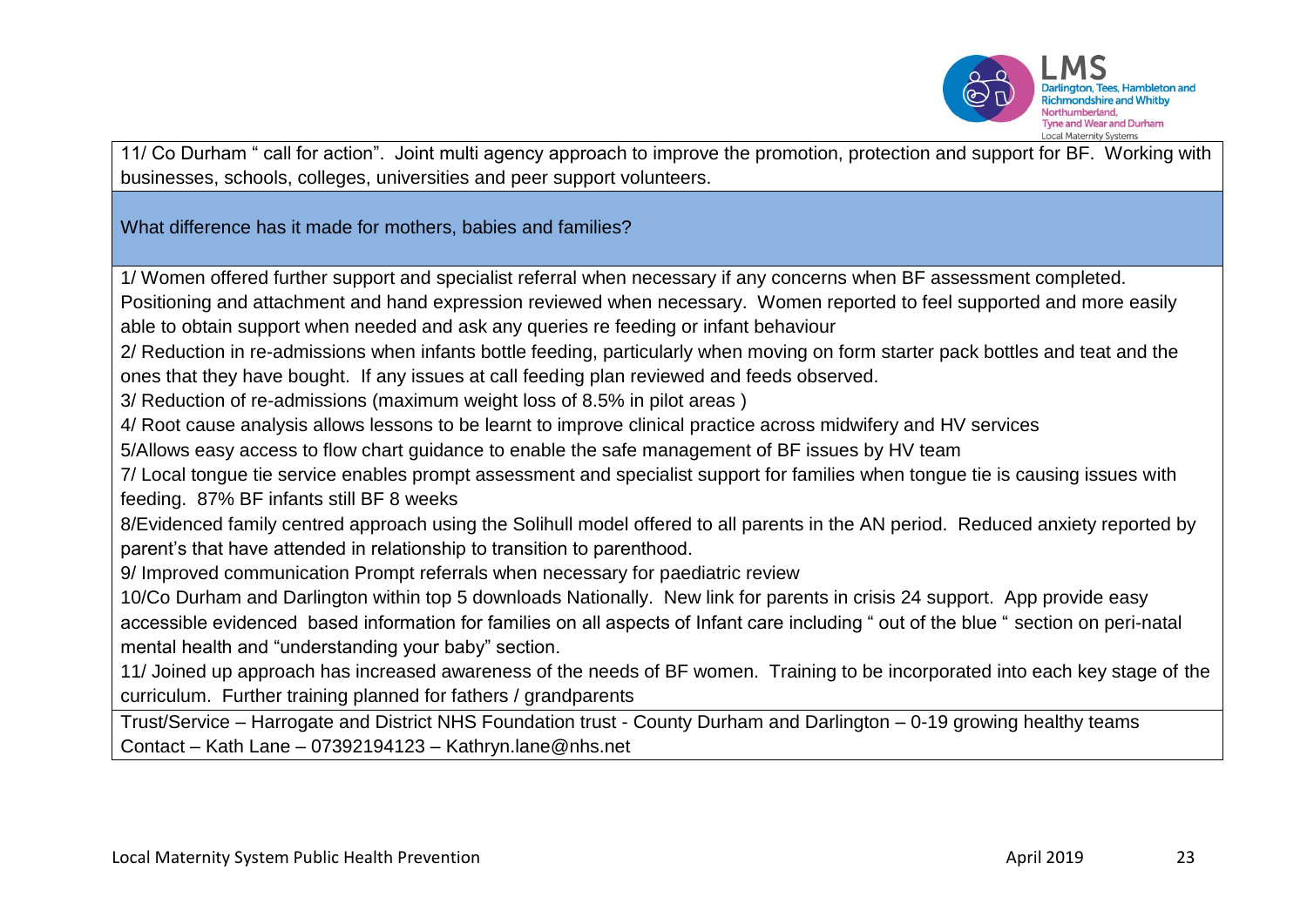

 $MS$ Darlington, Tees, Hambleton and **Richmondshire and Whitby** Northumberland,<br>Northumberland,<br>Tyne and Wear and Durham Local Maternity Systems

| Good Practice example South Tees                                                                                                                                                                                                                                                                                                                                                                                                                                                                                                                                                                                                                                                                                                                                                                                               |
|--------------------------------------------------------------------------------------------------------------------------------------------------------------------------------------------------------------------------------------------------------------------------------------------------------------------------------------------------------------------------------------------------------------------------------------------------------------------------------------------------------------------------------------------------------------------------------------------------------------------------------------------------------------------------------------------------------------------------------------------------------------------------------------------------------------------------------|
|                                                                                                                                                                                                                                                                                                                                                                                                                                                                                                                                                                                                                                                                                                                                                                                                                                |
| 5 days of contact following hospital discharge forms part of the infant feeding policy at South Tees; in the following<br>circumstances:<br>Following discharge from hospital or following home confinement, the mother will receive 5 days of face to face contact from<br>$\bullet$<br>the maternity service community midwifery team, or by telephone call if it is assessed feeding is going well at the previous<br>days visit. as agreed by the mother and the midwife. This is to maintain effective feeding and the well-being of mother and<br>baby<br>Postnatal Support for mothers who formula feed Some formula feeding mothers may also benefit form 5 days of contact (as<br>$\bullet$<br>discussed above) following hospital discharge, if they have complex bottle feeding issues (e.g. pre term /SGA infant). |
| What difference has it made for mothers, babies and families?                                                                                                                                                                                                                                                                                                                                                                                                                                                                                                                                                                                                                                                                                                                                                                  |
| The 5 days of contact SOP was identified at our recent UNICEF reassessment as being innovative. The process has been in<br>$\bullet$<br>place since 2013.<br>Mothers reported back to UNICEF BFI feeing very supported with their infant feeding journey, through having this face to face<br>$\bullet$<br>contact                                                                                                                                                                                                                                                                                                                                                                                                                                                                                                             |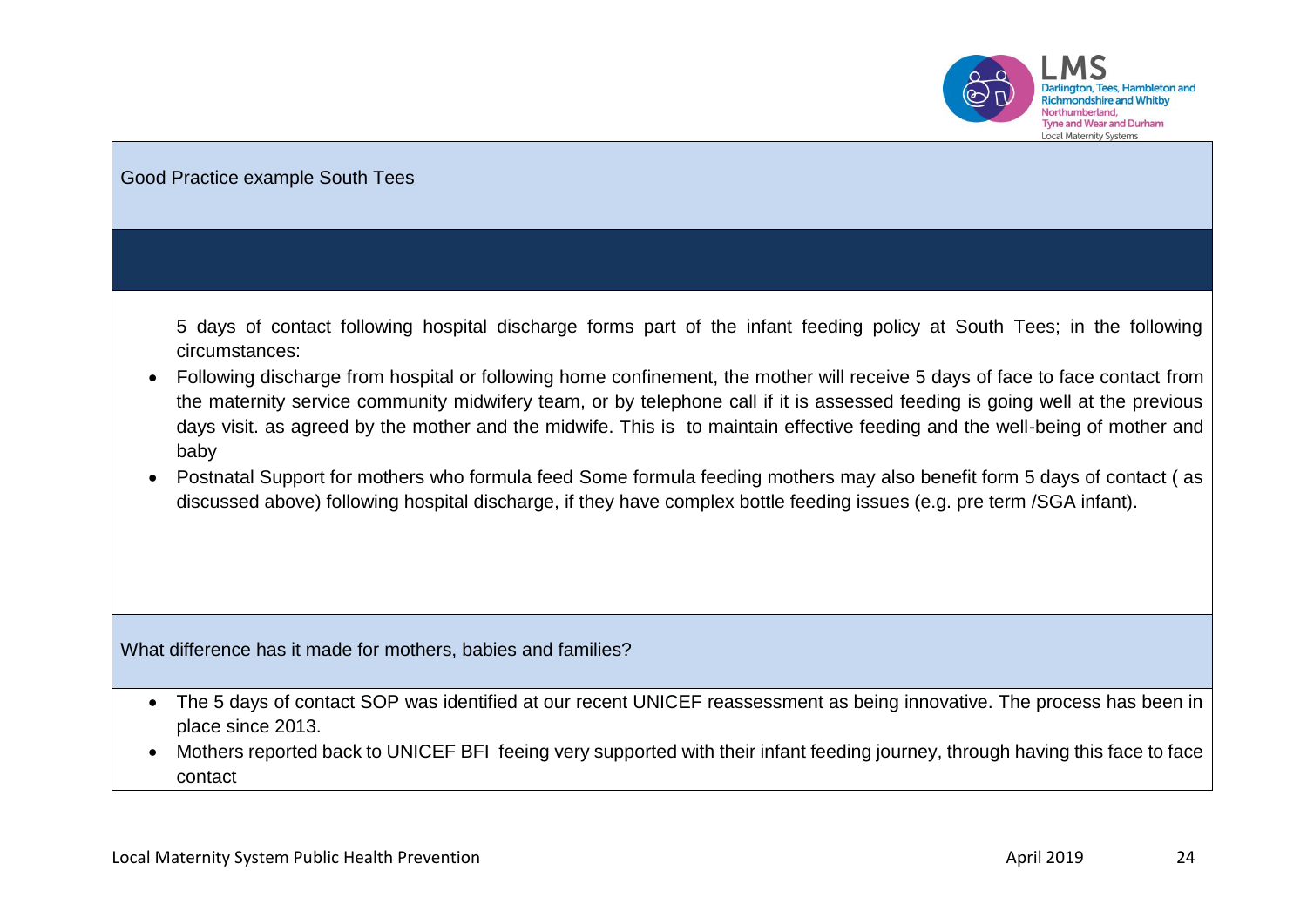

- We have seen an increase of 3% in our 6-8 Breast feeding rates. (Local Authority data Mbro /Redcar Cleveland).
- Fewer babies are being readmitted with feeding issues, reducing impact of stress on mothers and other family members
- Trust/Service
- Better use of resources as majority of infants is back to birth weight by 2 weeks, rather than being visited up to postnatal day 28 when feeding is not progressing.
- Where community teams are compliant with this section of the infant feeding guideline there is evidence that there are fewer hospital readmissions.
- Therefore less stress on families. The auditing of this process has been devolved down to the Band 7 community Midwifery team leaders as they are best placed to monitor and support staff compliance. % days of contact is audited annually and presented to Obstetric risk management team.
- Readmissions of infant with weight loss over 12%> are audited quarterly. Data is presented via quarterly reporting to risk management team. We have seen a steady reduction in the numbers of readmission for feeding/weight loss issues.

Contact :Paulina Rossi Specialist Midwife Infant Feeding South Tees Maternity Services Paulina.rossi@nhs.net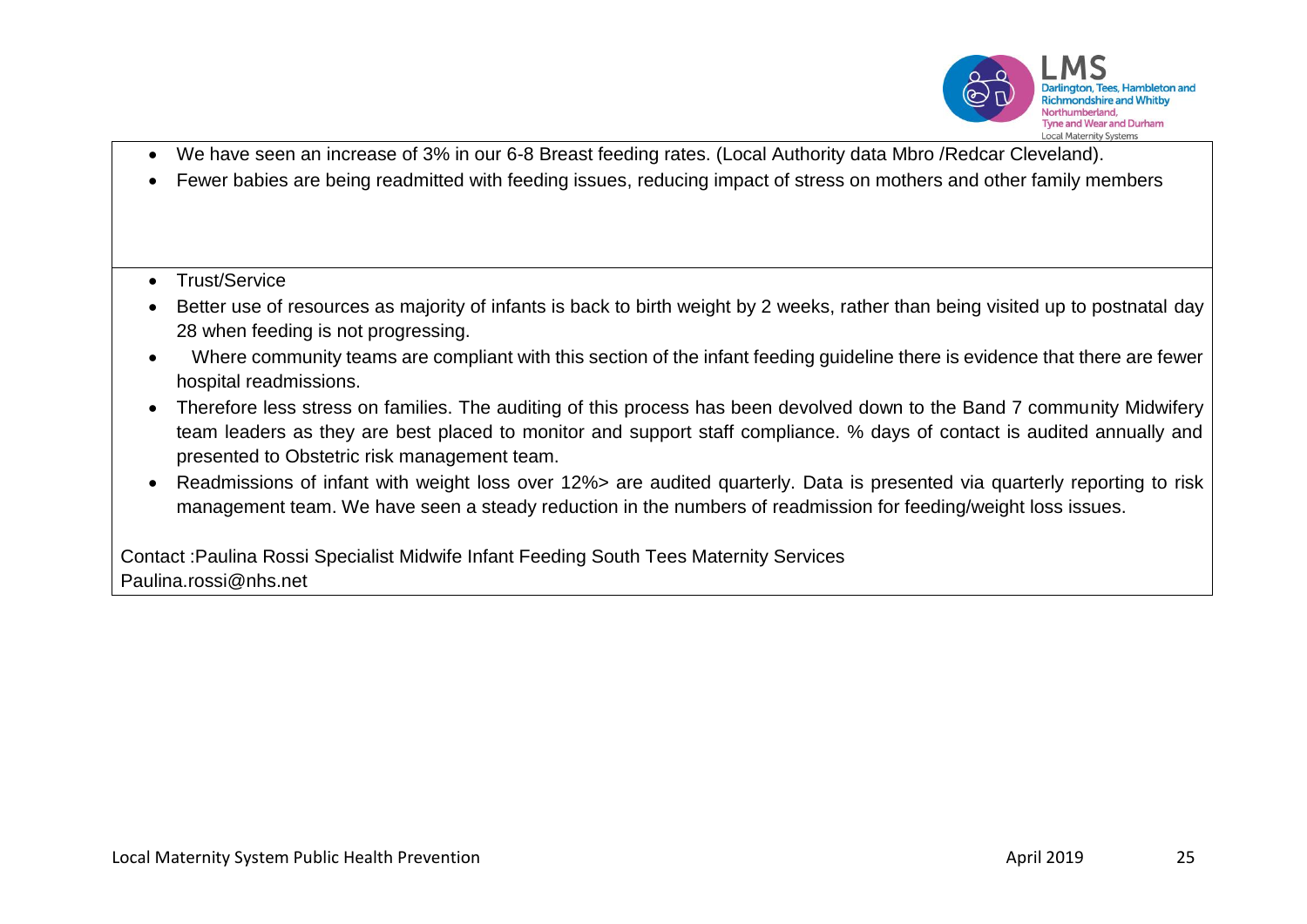

# **Appendix 3 - Potential Implementation Barriers and mitigation**

| <b>Potential barrier</b> | <b>Detail</b>                     | <b>Reasons to supersede barrier</b>                                     |
|--------------------------|-----------------------------------|-------------------------------------------------------------------------|
| <b>Budgetary</b>         | UNICEF assessment visits can      | Costs are significantly reduced when a service achieves UNICEF          |
| constraints              | viewed as costly, a member of     | Gold accreditation. Costs incurred should be set against longer term    |
|                          | staff with dedicated time to      | Public Health cost savings. There is also evidence regarding reduced    |
|                          | oversee delivery of the strategy  | incidence of Necrotising Entercolitis in preterm infants, which has a   |
|                          | will also have cost implications. | significant cost implication for the NHS (Colaizy 2016).                |
| <b>Staff culture</b>     | Postnatal care which includes     | Working towards, achieving and maintaining UNICEF Baby Friendly         |
|                          | support with breastfeeding can    | accreditation can raise the profile and importance of the worthwhile    |
|                          | sometimes seen as not as          | investment of good provision with regard to timely, skilled             |
|                          | important as some other aspects   | breastfeeding support. Staff education which is a vital part of         |
|                          | of midwifery care.                | accreditation not only leads to a highly skilled workforce but can also |
|                          |                                   | help staff to come to terms with their personal thoughts and feelings   |
|                          |                                   | of their own infant feeding choices and journeys.                       |
|                          |                                   |                                                                         |
| Workload                 | As with many services staff       | Skill mix and the use of technology may help particularly in busy       |
|                          | workload can be a potential       | periods.                                                                |